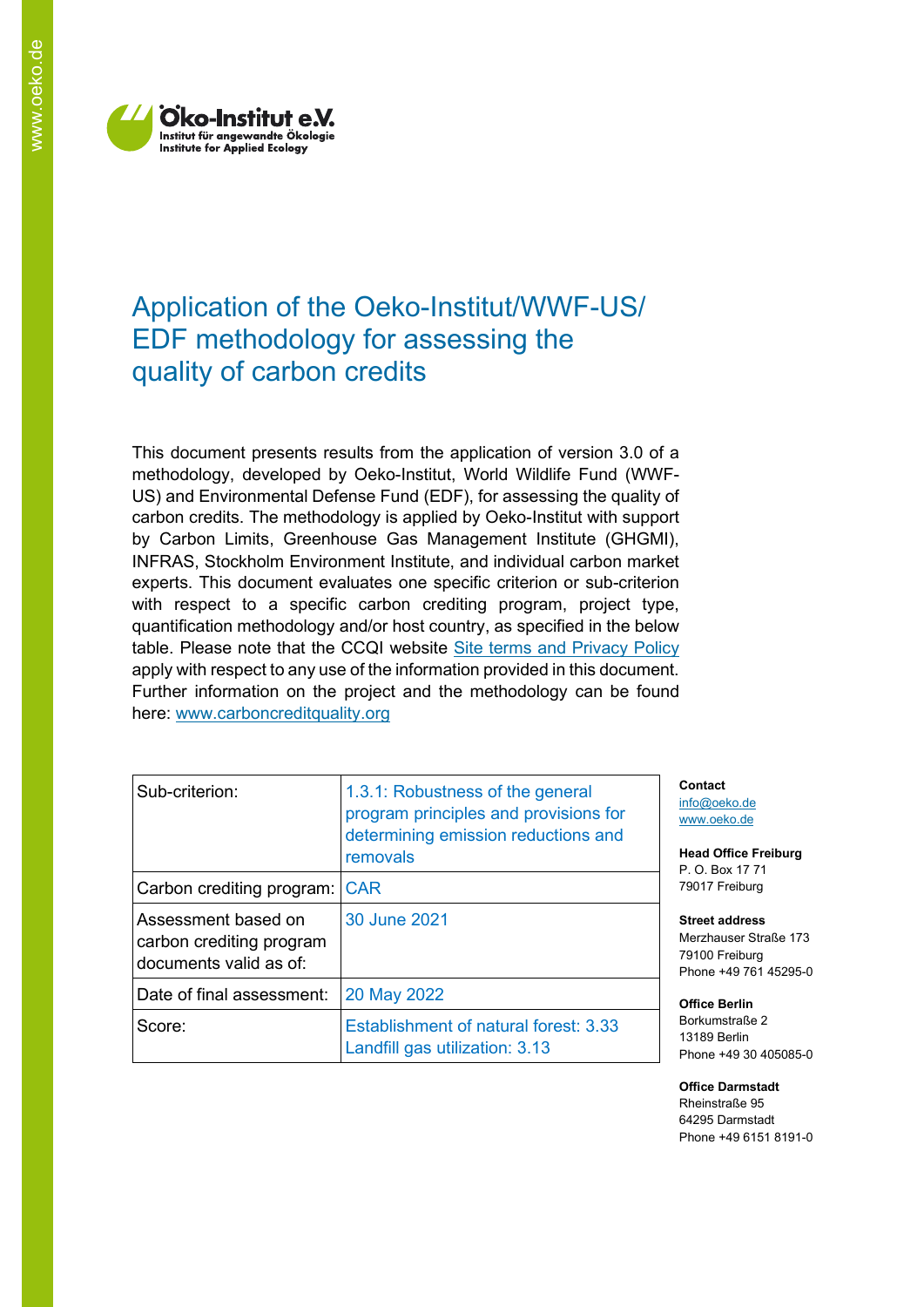# **Assessment**

# **Indicator 1.3.1.1**

## **Relevant scoring methodology provisions**

"The program has quantification methodologies in place and available for use, as well as a process for developing new or updating existing quantification methodologies."

## **Information sources considered**

- 1 Program website.<https://www.climateactionreserve.org/how/protocols/>
- 2 Reserve Offset Program Manual, March 12<sup>th</sup> 2021. [https://www.climateactionreserve.org/wp](https://www.climateactionreserve.org/wp-content/uploads/2021/03/Reserve_Offset_Program_Manual_March_2021.pdf)[content/uploads/2021/03/Reserve\\_Offset\\_Program\\_Manual\\_March\\_2021.pdf](https://www.climateactionreserve.org/wp-content/uploads/2021/03/Reserve_Offset_Program_Manual_March_2021.pdf)

## **Relevant carbon crediting program provisions**

Provision 1 Source 2, section 4, page 43: "The Reserve is committed to producing high quality GHG project accounting protocols, and to this end uses an intensive multi-stakeholder process to develop its protocols. This approach integrates extensive data collection and analysis with review and input from a diverse range of experts and stakeholders. Reserve staff guides this process to ensure that final protocols adhere to the principles outlined in Section 1.2. This process produces high quality, well-vetted, and credible protocols based on best practices from national and international standards. This section details the Reserve's unique and rigorous protocol development process."

#### **Assessment outcome**

Yes (2 Points).

## **Justification of assessment**

The above documentation specifies that the indicator is fulfilled.

## **Indicator 1.3.1.2**

#### **Relevant scoring methodology provisions**

"Approved methodologies (or general program provisions) address the following essential components:

- Applicability or eligibility criteria
- Determination of the project boundary
- Determination of additionality
- Establishing the baseline scenario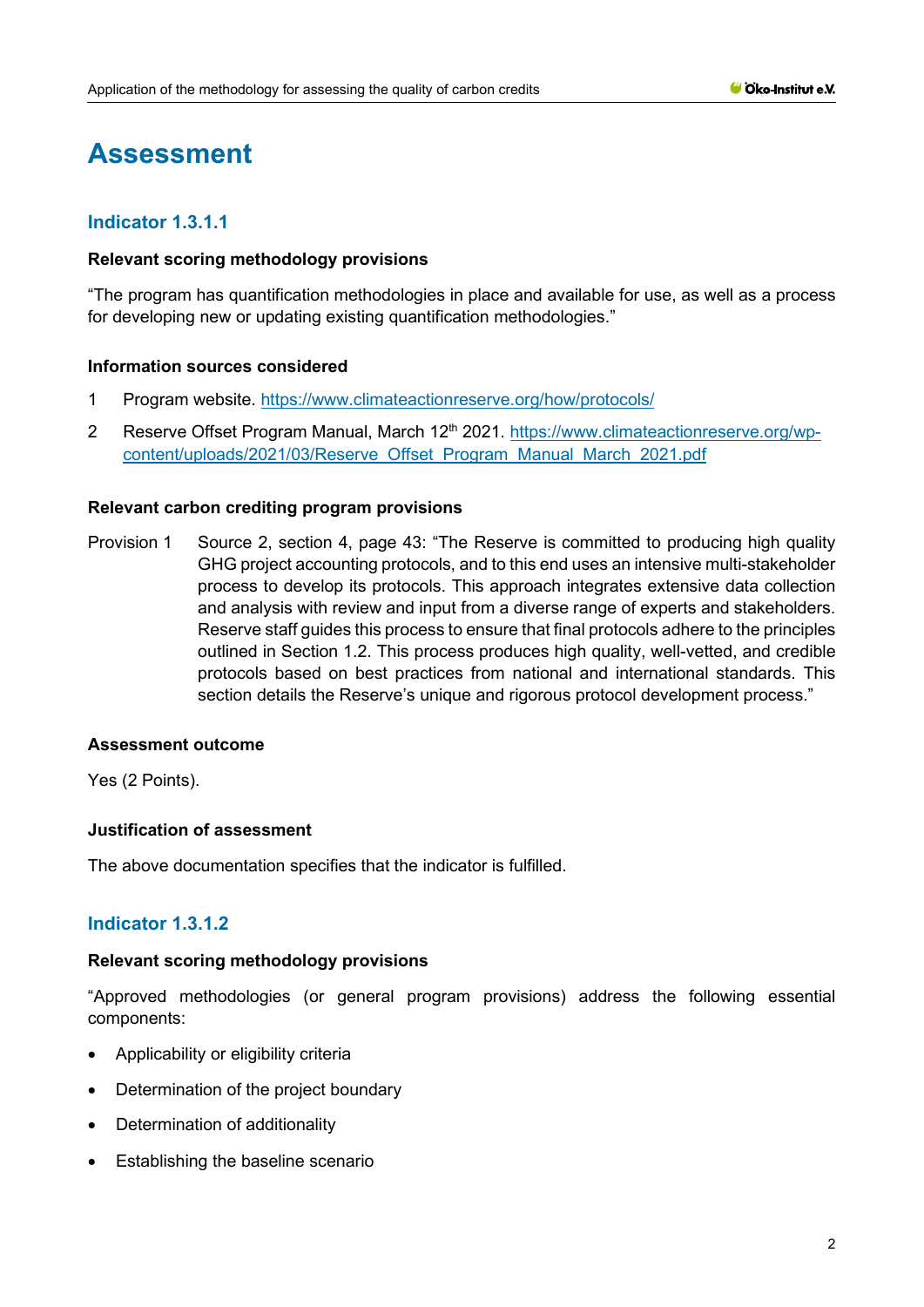- Quantification of emission reductions
- Monitoring practices"

## **Information sources considered**

1 Reserve Offset Program Manual, March 12<sup>th</sup> 2021. [https://www.climateactionreserve.org/wp](https://www.climateactionreserve.org/wp-content/uploads/2021/03/Reserve_Offset_Program_Manual_March_2021.pdf)[content/uploads/2021/03/Reserve\\_Offset\\_Program\\_Manual\\_March\\_2021.pdf](https://www.climateactionreserve.org/wp-content/uploads/2021/03/Reserve_Offset_Program_Manual_March_2021.pdf)

#### **Relevant carbon crediting program provisions**

- Provision 1 Source 1, section 2.4, page 6: "Eligibility criteria specify essential characteristics a project must have in order to register with the Reserve, as well as the conditions under which the Reserve will issue CRTs to a project. In Reserve protocols, eligibility criteria serve three main purposes:
	- 1. To ensure that baseline estimation methods and emission factors prescribed by the protocol are relevant and appropriate. Reserve protocols use standardized baseline estimation methods that are calibrated to specific geographic regions; to be eligible, projects must be located in an appropriate geographic region.
	- 2. To ensure that projects are "additional." To test for additionality, the Reserve employs objective criteria designed to distinguish additional projects from those that would have happened anyway (i.e., in the absence of an offset market). These criteria fall into two categories: (1) a legal requirement test, and (2) a performance standard test. These tests are explained and described further below.
	- 3. To ensure that projects adhere to all applicable laws and do not cause adverse environmental, social or economic impacts.

Generally, the Reserve seeks to specify eligibility criteria that are as standardized and objective as possible. This means that criteria will be designed to require a minimum amount of subjective judgment in determining whether a project is eligible."

- Provision 2 Source 1, section 2.5, page 14: "The GHG Assessment Boundary delineates the GHG sources, sinks, and reservoirs (SSRs) that must be assessed in order to determine the total net change in GHG emissions caused by a GHG reduction project. GHG Assessment Boundaries are defined for each type of project activity addressed in a Reserve protocol."
- Provision 3 Source 1, section 2.4.1, page 6: "The Reserve applies a standardized approach to determining additionality, where performance standards and other conditions or criteria that projects must meet in order to be considered additional are determined by the Reserve. These standards and criteria are established separately for each project type and are designed to exclude non-additional (or "business as usual") projects from eligibility. In all cases, projects that are required by law or regulation are excluded. Other criteria and conditions are specified in each protocol."
- Provision 4 Source 1, section 2.6.2, page 16-17: "Baseline emissions are always subject to uncertainty because they are counterfactual, i.e., they are an estimate of GHG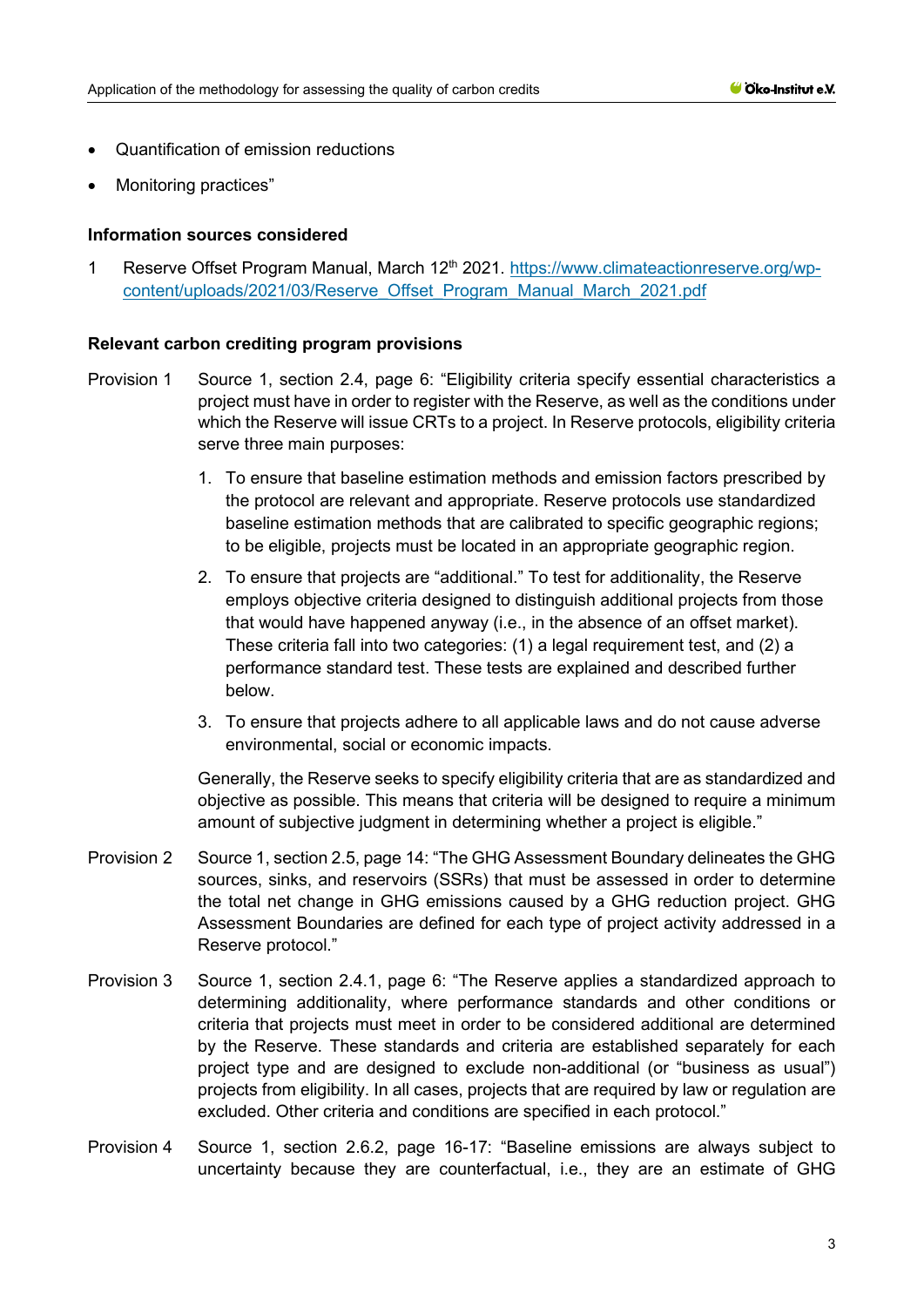emissions or removals that would have occurred in the absence of the project. Depending on the project type and SSRs involved, many methods can be used to try to estimate baseline emissions. The Reserve uses standardized baselines in its protocols to the extent possible, meaning that the same conservative assumptions, emission factors, and calculation methods are applied to all projects. Standardized baseline approaches seek to avoid case-by-case analysis of individual projects while maintaining overall levels of quantification accuracy and environmental integrity. Within Reserve protocols, however, project-specific calculations and emission factors may be used wherever necessary to ensure accuracy, or where standardized methods would result in estimates that are overly conservative in a large number of cases.

Standardized baselines are developed by considering broad trends (economic, technological, regulatory, and policy) in the industry or sector relevant to a project type and determining what future "business as usual" alternative activities are likely to be. To develop standardized baselines, the Reserve works with stakeholders to determine the most likely alternative technologies or practices. In many cases, a single practice, activity or technology is assumed to be the common baseline alternative for a class of project activities. In some cases, the performance threshold developed for additionality may also be used as an emissions baseline. After establishing a standard baseline alternative, the Reserve develops specific quantification steps, calculation methods, and formulas to estimate baseline emissions, incorporating site specific data where appropriate. Depending on the project type, baseline emission estimates may either be fixed at the outset of a project, or they may be regularly updated using actual data collected during the project's operation (used to infer baseline conditions)."

- Provision 5 Source 1, section 2.6.3, page 17: "Project GHG emissions are quantified based as much as possible on actual measurements of project activity performance. GHG emissions for each SSR may be measured directly, or calculated from measurements of parameters from which GHG emissions can be derived. For SSRs where direct or indirect measurements are too costly or infeasible, project GHG emissions may be estimated using standard assumptions or models."
- Provision 6 Source 1, section 2.7, page 18-19: "Monitoring of GHG projects is required in order to determine project performance, quantify actual GHG emissions, and in some cases, calibrate baseline emissions estimates. Under all Reserve protocols, GHG reductions are quantified only based on actual project monitoring data. Monitoring requirements are specified in each protocol and include provisions for:
	- Monitoring GHG emissions or removals associated with SSRs within the GHG Assessment Boundary
	- Monitoring other data related to assumptions underlying GHG emissions and/or carbon stock estimates
	- Documenting data storage and quality assurance/quality control (QA/QC) measures
	- Ensuring all project components are operated in a manner consistent with the manufacturer's recommendations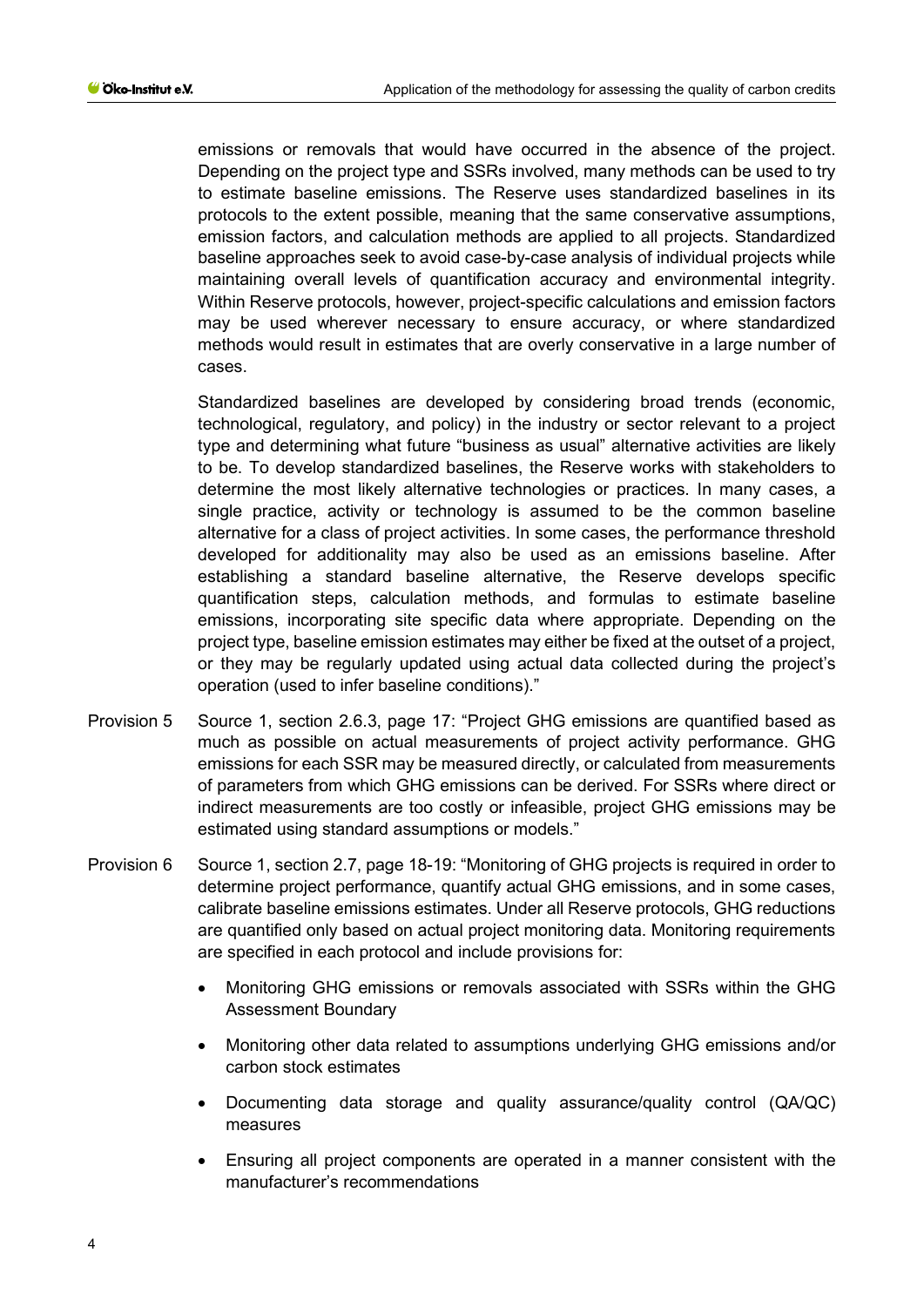• Ensuring all monitoring instruments are calibrated and maintained as specified by the manufacturer

The Reserve requires a monitoring plan to be established for all monitoring and reporting activities associated with a project."

# **Assessment outcome**

Yes (1 Point).

## **Justification of assessment**

The above documentation specifies that the indicator is fulfilled.

# **Indicator 1.3.1.3**

## **Relevant scoring methodology provisions**

"The program requires that, as part of the approval process, new quantification methodologies undergo expert review by an independent technical panel or working group."

## **Information sources considered**

1 Reserve Offset Program Manual (March 12, 2021). Available: [https://www.climateactionreserve.org/wp](https://www.climateactionreserve.org/wp-content/uploads/2021/03/Reserve_Offset_Program_Manual_March_2021.pdf)[content/uploads/2021/03/Reserve\\_Offset\\_Program\\_Manual\\_March\\_2021.pdf](https://www.climateactionreserve.org/wp-content/uploads/2021/03/Reserve_Offset_Program_Manual_March_2021.pdf)

## **Relevant carbon crediting program provisions**

Provision 1 Source 1, section 4.2.1, page 44: "To initiate the protocol development process, the Reserve assembles a balanced multistakeholder voluntary workgroup, drawing from industry experts, state and federal agencies, environmental organizations, and other various stakeholders. Workgroups are assembled by invitation, but all parties are encouraged to express their interest in participating in the workgroup process. Throughout the protocol development process, the workgroup provides expert review and direct input into the development of the protocol.

> Interested stakeholders that are not on the workgroup can still participate in the workgroup process as "observers." Any individual is welcome to be an observer to a protocol development process. Observers can listen to workgroup meetings via conference call, but are not solicited for comments or feedback until the public review period."

# **Assessment outcome**

Yes (2 Points).

## **Justification of assessment**

The above documentation specifies that the indicator is fulfilled.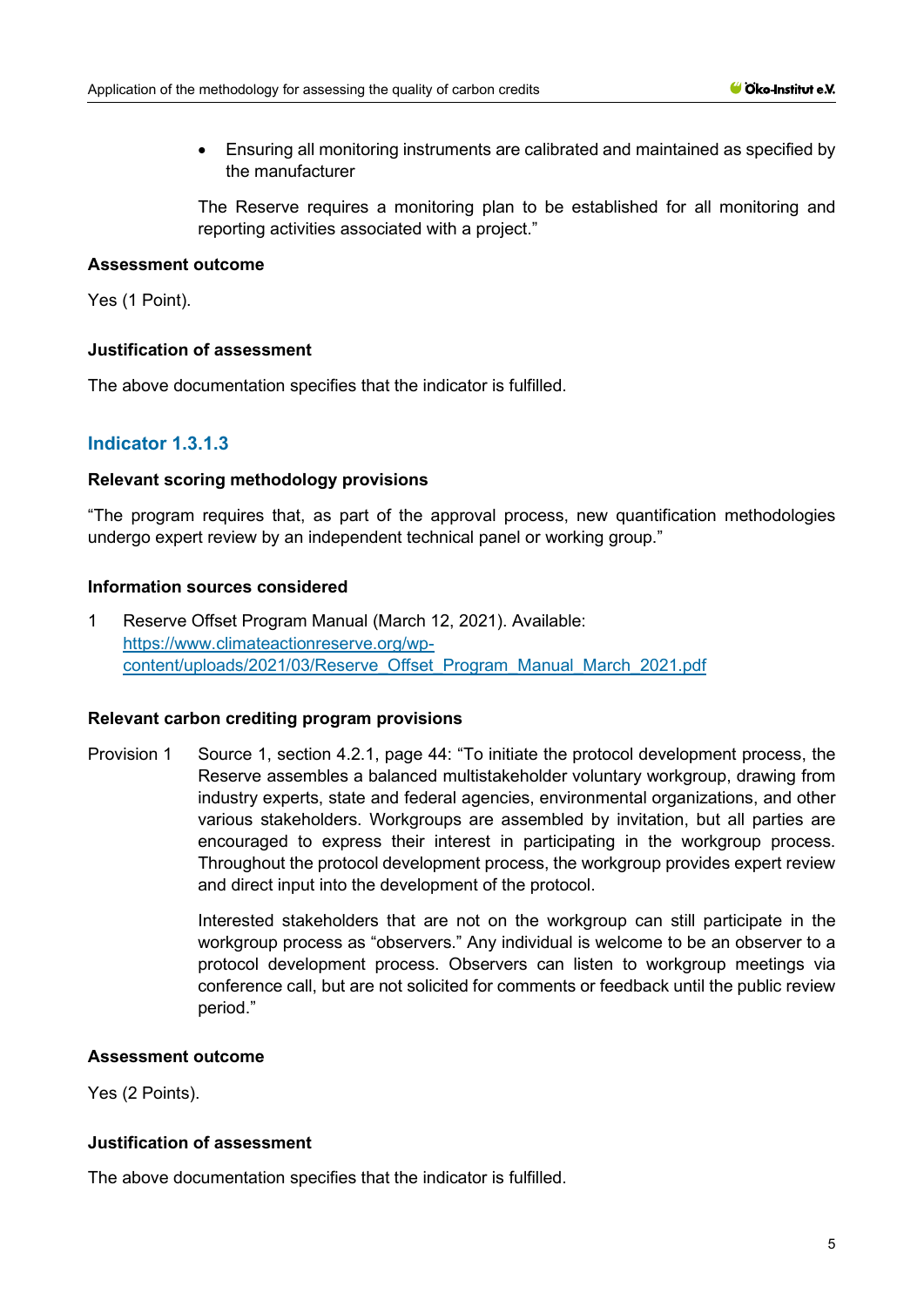## **Indicator 1.3.1.4**

#### **Relevant scoring methodology provisions**

"The program requires that the approval of new quantification methodologies must include a public stakeholder consultation."

#### **Information sources considered**

1 Reserve Offset Program Manual, March 12, 2021. Available: [https://www.climateactionreserve.org/wp](https://www.climateactionreserve.org/wp-content/uploads/2021/03/Reserve_Offset_Program_Manual_March_2021.pdf)[content/uploads/2021/03/Reserve\\_Offset\\_Program\\_Manual\\_March\\_2021.pdf](https://www.climateactionreserve.org/wp-content/uploads/2021/03/Reserve_Offset_Program_Manual_March_2021.pdf)

#### **Relevant carbon crediting program provisions**

Provision 1 Source 1, section 4.2.4, page 45: "The revised draft protocol is posted on the Reserve's website for a 30-day public comment period. The public is notified via the Reserve's listserv database and other venues, and reviewers are asked to submit written comments. During the 30-day public review period, the Reserve also hosts a public workshop to solicit feedback and address concerns regarding the draft protocol in an open forum. After receiving written feedback, all comments are recorded and addressed. A final protocol is produced, taking into account public comments and any further workgroup feedback."

#### **Assessment outcome**

Yes (2 Points)

## **Justification of assessment**

The above documentation specifies that the indicator is fulfilled.

## **Indicator 1.3.1.5**

"The program requires that all quantification methodologies be reviewed and updated at least every five years to verify that they continue ensuring environmental integrity. The program may provide for exceptions from this rule (e.g. in case of rarely used quantification methodologies or if the review is pending due to forthcoming decisions by other bodies such as governments or guidance setting institutions)."

#### **Information sources considered**

1 Reserve Offset Program Manual (March 12, 2021). [https://www.climateactionreserve.org/wp](https://www.climateactionreserve.org/wp-content/uploads/2021/03/Reserve_Offset_Program_Manual_March_2021.pdf)[content/uploads/2021/03/Reserve\\_Offset\\_Program\\_Manual\\_March\\_2021.pdf](https://www.climateactionreserve.org/wp-content/uploads/2021/03/Reserve_Offset_Program_Manual_March_2021.pdf)

#### **Relevant carbon crediting program provisions**

Provision 1 Source 1, section 4.3, page 45-46: "After Board approval, the protocols are periodically revised in light of public comments, on-the-ground experience, and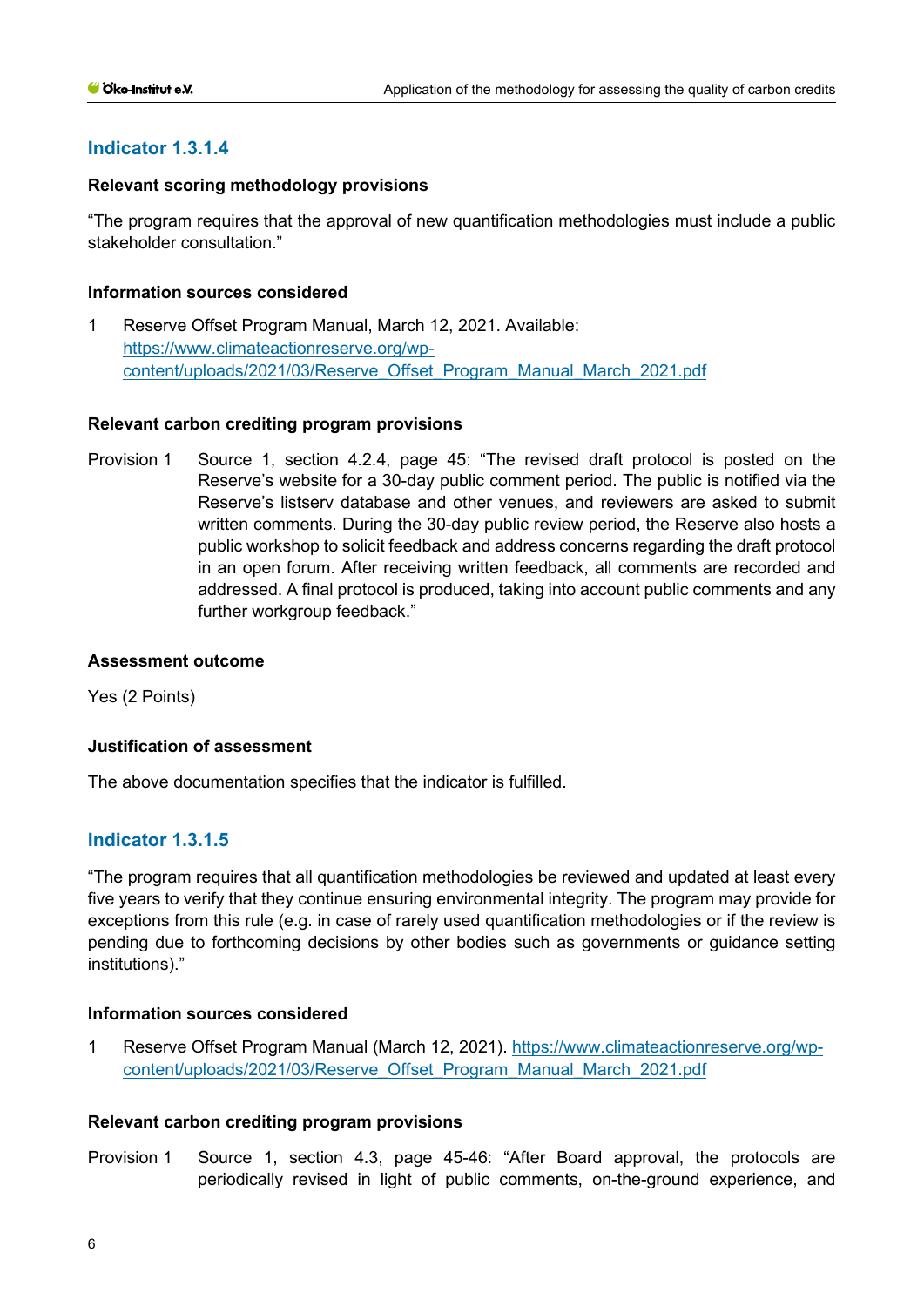technological, scientific, and regulatory developments. In addition, the Reserve may review and update performance standards and standardized baselines to ensure they continue to effectively screen projects for additionality and accurately represent "business as usual" emissions."

## **Assessment outcome**

No (0 Points).

## **Justification of assessment**

The Reserve Offset Program Manual specifies that protocols are "periodically" revised. Periodic revisions are not in line with this indicator requiring methodology review at least every 5 years. The indicator is therefore not fulfilled.

# **Indicator 1.3.1.6**

## **Relevant scoring methodology provisions**

"The program has procedures in place to suspend the use of quantification methodologies in cases where new information, such as new scientific studies, indicate that emission reductions or removals are being over-estimated or that additionality may not be ensured."

## **Information sources considered**

1 Reserve Offset Program Manual, March 12, 2021. [https://www.climateactionreserve.org/wp](https://www.climateactionreserve.org/wp-content/uploads/2021/03/Reserve_Offset_Program_Manual_March_2021.pdf)[content/uploads/2021/03/Reserve\\_Offset\\_Program\\_Manual\\_March\\_2021.pdf](https://www.climateactionreserve.org/wp-content/uploads/2021/03/Reserve_Offset_Program_Manual_March_2021.pdf)

## **Relevant carbon crediting program provisions**

- Provision 1 Source 1, section 4.3, page 45-46: "After Board approval, the protocols are periodically revised in light of public comments, on-the ground experience, and technological, scientific, and regulatory developments. In addition, the Reserve may review and update performance standards and standardized baselines to ensure they continue to effectively screen projects for additionality and accurately represent "business as usual" emissions. There are two types of revisions to protocols: policy revisions and program revisions."
- Provision 2 Source 1, section 2.4.1.1, page 8: "In addition, Reserve protocols require project developers to review and determine whether federal, state or local regulations and other legal requirements (including local agency ordinances or rulings) require the implementation of their project. This review is always required at the time a project is registered and may be required each verification period thereafter depending on the protocol. Generally, Reserve protocols will stipulate the following:
	- Project monitoring plans must include procedures that the project developer will follow to periodically ascertain and demonstrate that the project passes the legal requirement test."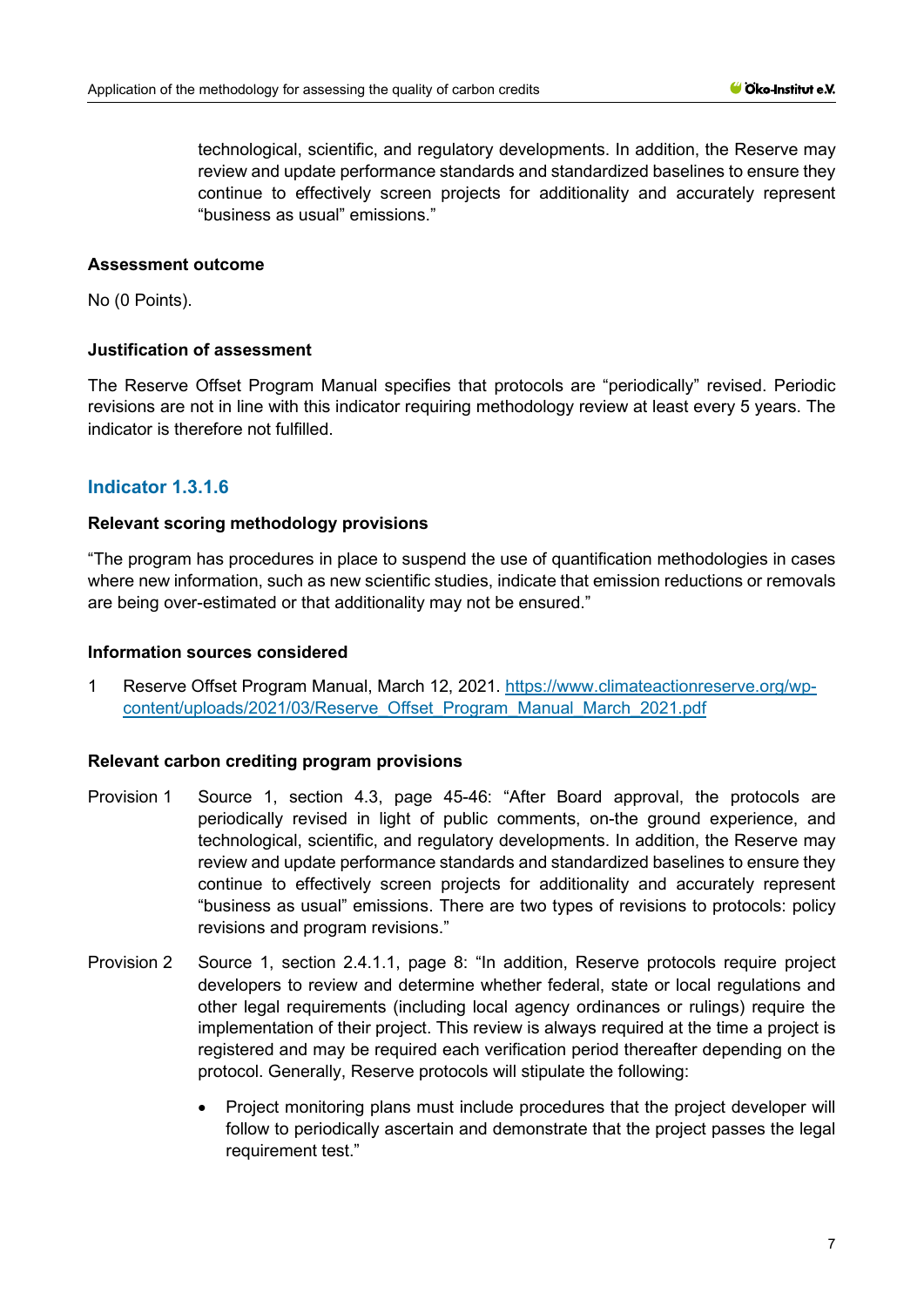## **Assessment outcome**

No (0 Points).

## **Justification of assessment**

The program has procedures in place to periodically review and revise methodologies given new information or scientific study (Provision 1), but it does not have procedures for the suspension of methodologies determined to be flawed after initially being approved. Therefore the indicator is not fulfilled.

## **Indicator 1.3.1.7**

## **Relevant scoring methodology provisions**

"The program clearly defines that a carbon credit unit represents one metric ton of  $CO<sub>2</sub>$  equivalent of GHG emission reductions or removals and identifies the underlying GWP values used to calculate the  $CO<sub>2</sub>$  equivalence (e.g., the source of the GWP value and the time horizon used)."

## **Information sources considered**

1 Reserve Offset Program Manual, March 12, 2021. [https://www.climateactionreserve.org/wp](https://www.climateactionreserve.org/wp-content/uploads/2021/03/Reserve_Offset_Program_Manual_March_2021.pdf)[content/uploads/2021/03/Reserve\\_Offset\\_Program\\_Manual\\_March\\_2021.pdf](https://www.climateactionreserve.org/wp-content/uploads/2021/03/Reserve_Offset_Program_Manual_March_2021.pdf)

## **Relevant carbon crediting program provisions**

Provision 1 Source 1, section 5, page 48: "The unit of offset credits used by the Climate Action Reserve. One Climate Reserve Tonne is equal to one metric ton of CO2e reduced or sequestered."

#### **Assessment outcome**

Yes (1 Point).

## **Justification of assessment**

The above documentation specifies that the indicator is fulfilled.

## **Indicator 1.3.1.8**

## **Relevant scoring methodology provisions**

"The program requires in its general program provisions (rather than only in its specific quantification methodologies) that emission reductions or removals be determined in a conservative manner (rather than using the most accurate estimate) to ensure that emission reductions or removals are not overestimated (this prioritization of conservativeness over accuracy acknowledges that uncertainty exists with even the most accurate estimates)

OR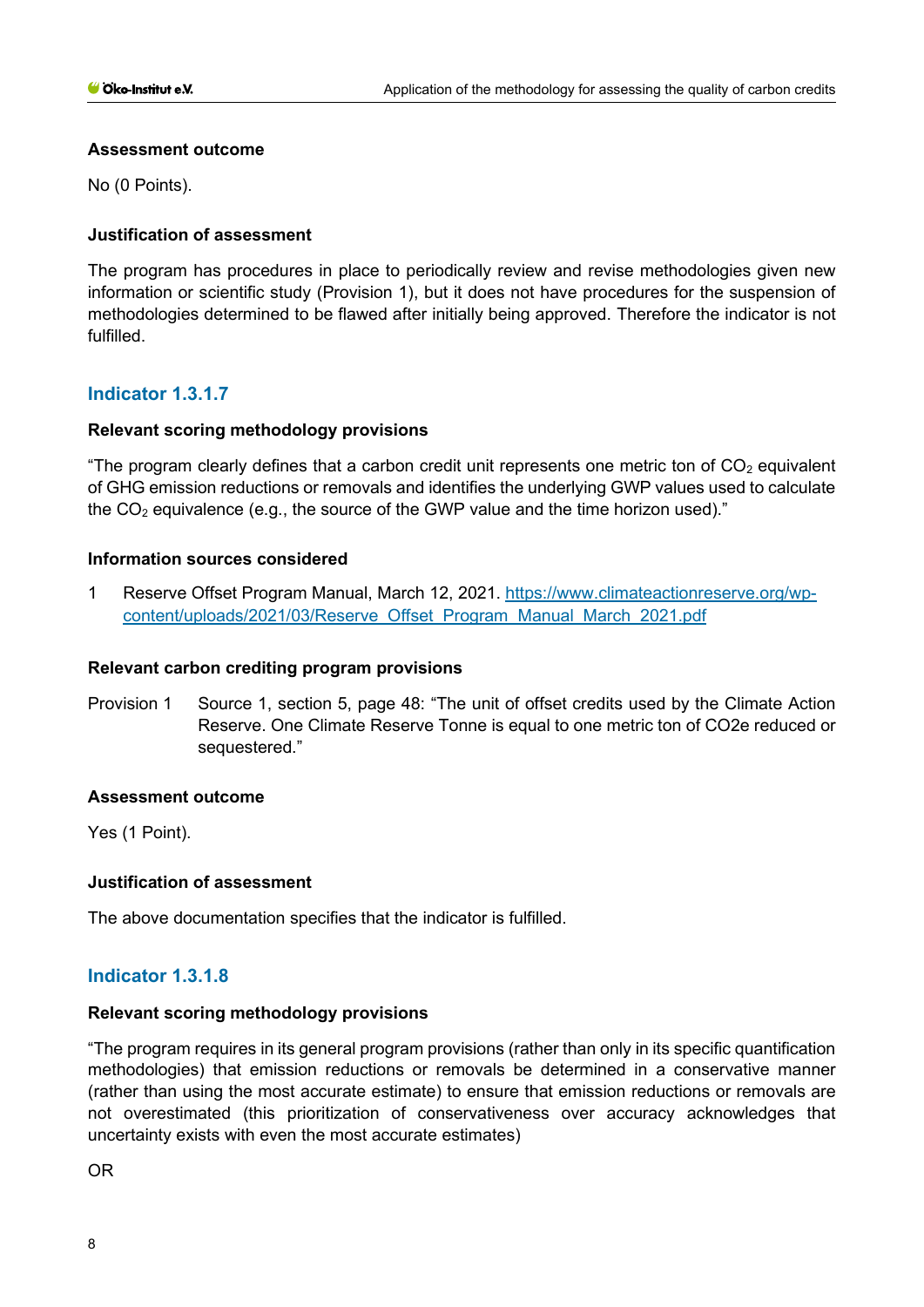The program requires in its general program provisions (rather than only in its specific quantification methodologies) that emission reductions or removals be determined in a conservative manner (rather than using the most accurate estimate) to ensure that emission reductions or removals are not overestimated, unless emission reductions or removals can be determined with very high accuracy, in which case no conservativeness needs to be included in the quantification."

#### **Information sources considered**

1 Reserve Offset Program Manual (March 12, 2021). [https://www.climateactionreserve.org/wp](https://www.climateactionreserve.org/wp-content/uploads/2021/03/Reserve_Offset_Program_Manual_March_2021.pdf)[content/uploads/2021/03/Reserve\\_Offset\\_Program\\_Manual\\_March\\_2021.pdf](https://www.climateactionreserve.org/wp-content/uploads/2021/03/Reserve_Offset_Program_Manual_March_2021.pdf)

#### **Relevant carbon crediting program provisions**

- Provision 1 Source 1, section 1.2, page 2: "Estimated GHG reductions should not be an artifact of incomplete or inaccurate emissions accounting. Methods for quantifying emission reductions should be conservative to avoid overstating a project's effects. The effects of a project on GHG emissions must be comprehensively accounted for, including unintended effects (often referred to as "leakage")."
- Provision 2 Source 1, section 2.2, page 5: "Accuracy: Uncertainties and bias should be reduced as far as is practical. Greater accuracy in estimating GHG emissions and reductions will help ensure credibility of GHG reduction claims. Reserve protocols require that quantification of GHG reductions and monitoring of GHG emissions and other variables be conducted within acceptable levels of uncertainty. All GHG reduction estimates must pass rigorous review by an independent verification body. Where accuracy is difficult to achieve, Reserve protocols will err on the side of being conservative with GHG reduction estimates.

Conservativeness: Conservative assumptions, values, and procedures should be used to ensure that GHG reductions are not over-estimated. Reserve protocols employ conservative estimation methods whenever data and assumptions are uncertain and measures to reduce uncertainty would be impractical."

- Provision 3 Source 1, section 2.6.4, page 17: "The Reserve develops methods to calculate baseline and project emissions that meet an acceptable level of accuracy. As a general rule, methods should ensure 95% confidence that actual emissions are within +/- 5% of measured or calculated values, although required levels of accuracy will often depend on the specific magnitudes involved and their materiality."
- Provision 4 Source 1, section 2.6.4.1, page 17: "Where cost-effective methods for quantifying GHG emissions or carbon storage yield uncertain estimates (e.g., greater than a five percent range), it may not be possible to accurately quantify baseline or project emissions. In these cases, Reserve protocols must use conservative assumptions and/or parameter values that will tend to underestimate, rather than overestimate, total GHG reductions and removals."
- Provision 5 Source 1, section 2.5, page 14: "In general, relevant SSRs will only be excluded from the GHG Assessment Boundary if: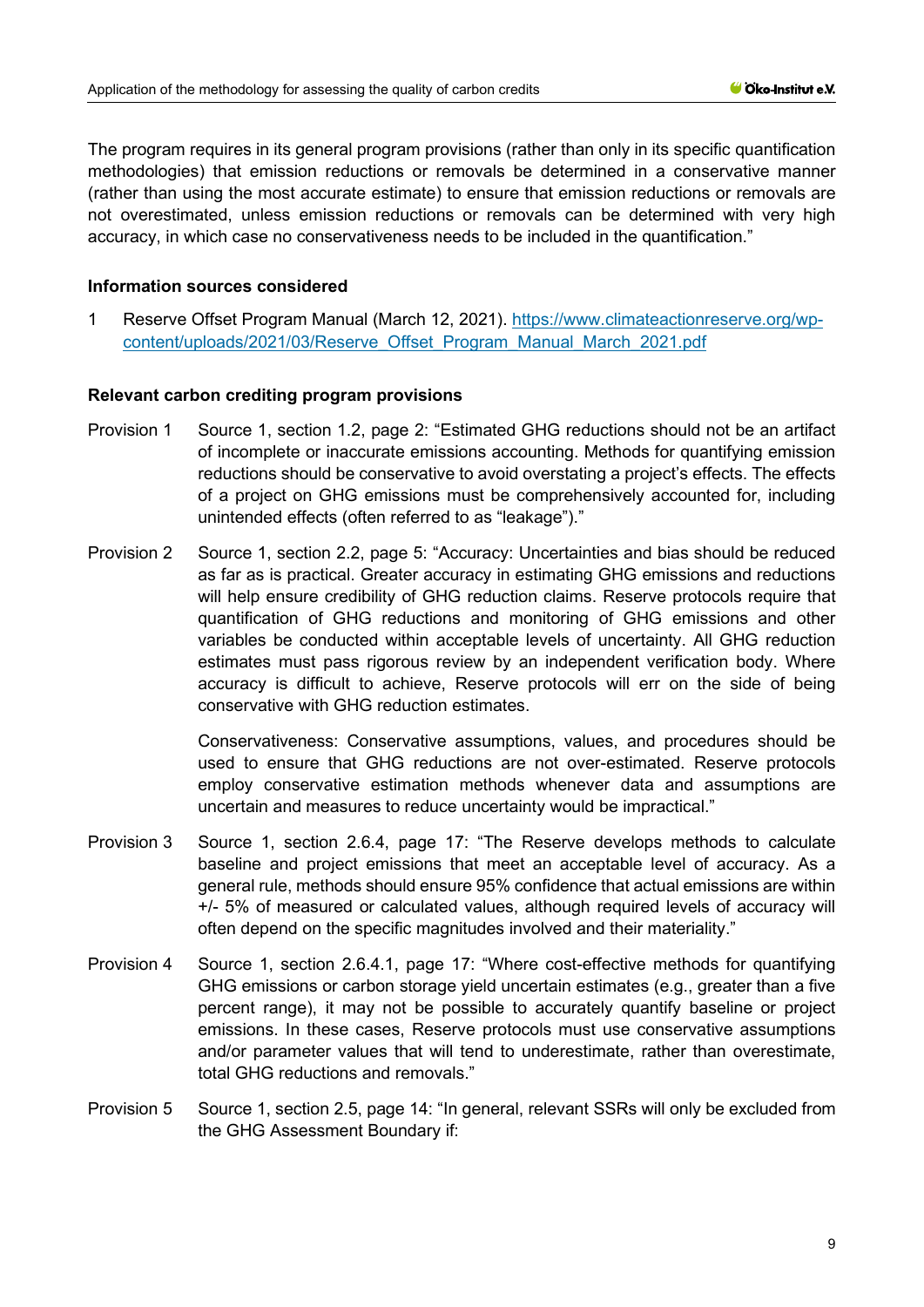- 1. Projects are likely to reduce GHG emissions (or increase removals) at a SSR, so that excluding the SSR would be conservative (i.e., doing so would result in an underestimation of total net GHG reductions for the project); or
- 2. The total increase in GHG emissions from all excluded SSRs is likely to be less than five percent of the total GHG reductions achieved by a project. [Footnote 11] If excluding SSRs is unavoidable for practical reasons, then calculation and estimation methods related to included SSRs must be made suitably conservative in order to avoid overestimating total net GHG reductions."

## **Assessment outcome**

The second of the two conditions applies (1 point).

## **Justification of assessment**

The project documents include several provisions that emphasize the importance of conservativeness (Provision 1, Provision 2, and Provision 5). Provision 2 identifies the importance of prioritizing conservativeness over accuracy. However, Provisions 3 and 4 identify that a level of 5% uncertainty is determined to meet the accuracy threshold and therefore would not trigger any conservativeness adjustment to be included in this element of the project's quantification. Therefore, the second of the two conditions is fulfilled.

# **Indicator 1.3.1.9**

#### **Relevant scoring methodology provisions**

"The program requires in its general program provisions that, before approving a methodology, the level of uncertainty of emission reductions and removals is identified, or that a provision is included in the methodology requiring that each project applying the methodology must determine the level of uncertainty in quantifying the emission reductions or removals."

#### **Information sources considered**

1 Reserve Offset Program Manual (March 12, 2021). [https://www.climateactionreserve.org/wp](https://www.climateactionreserve.org/wp-content/uploads/2021/03/Reserve_Offset_Program_Manual_March_2021.pdf)[content/uploads/2021/03/Reserve\\_Offset\\_Program\\_Manual\\_March\\_2021.pdf](https://www.climateactionreserve.org/wp-content/uploads/2021/03/Reserve_Offset_Program_Manual_March_2021.pdf)

#### **Relevant carbon crediting program provisions**

Provision 1 Source 1, section 2.6.4, page 17: "The Reserve develops methods to calculate baseline and project emissions that meet an acceptable level of accuracy. As a general rule, methods should ensure 95% confidence that actual emissions are within +/- 5% of measured or calculated values, although required levels of accuracy will often depend on the specific magnitudes involved and their materiality."

#### **Assessment outcome**

No (0 Points).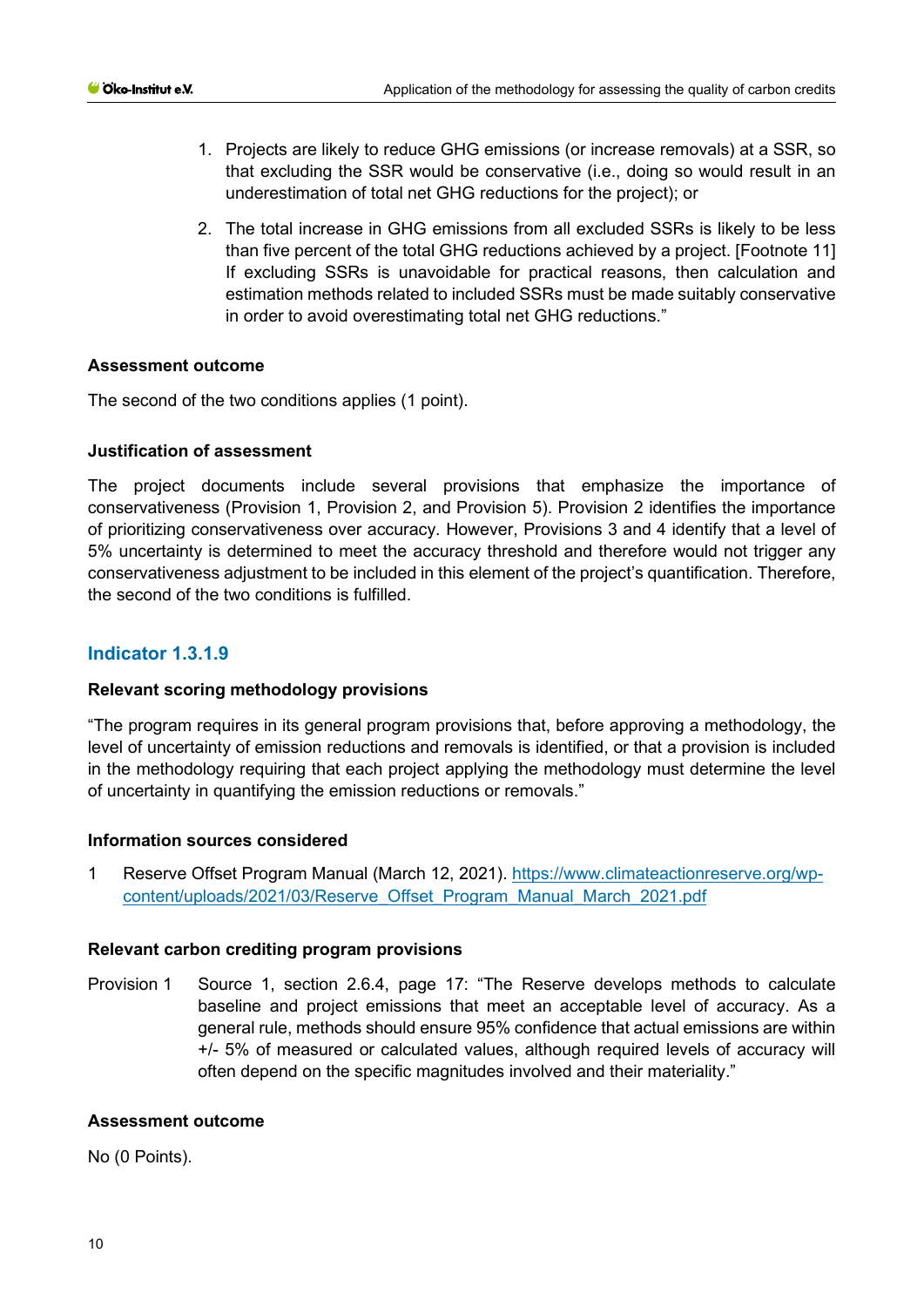## **Justification of assessment**

The CAR includes a general rule that methods should ensure 95% confidence that actual emissions are within +/- 5% of measured or calculated values at the programmatic level, applied to each methodology through the methodology approval process. However, this is a general objective and the program does not require that the level of uncertainty be quantified as part of the methodology approval process or for individual projects. The indicator is therefore fulfilled.

# **Indicator 1.3.1.10**

## **Relevant scoring methodology provisions**

"The program requires in its general program provisions (rather than only in its specific quantification methodologies) that the degree of conservativeness in quantifying emission reductions or removals be based on the magnitude of uncertainty in the estimation of emission reductions and removals (i.e., applying a larger degree of conservativeness in case of higher uncertainties)."

## **Information sources considered**

- 1 Reserve Offset Program Manual, March 12 2021. [https://www.climateactionreserve.org/wp](https://www.climateactionreserve.org/wp-content/uploads/2021/03/Reserve_Offset_Program_Manual_March_2021.pdf)[content/uploads/2021/03/Reserve\\_Offset\\_Program\\_Manual\\_March\\_2021.pdf](https://www.climateactionreserve.org/wp-content/uploads/2021/03/Reserve_Offset_Program_Manual_March_2021.pdf)
- 2 Verification Program Manual, February 3 2021. [https://www.climateactionreserve.org/wp](https://www.climateactionreserve.org/wp-content/uploads/2021/02/Verification_Program_Manual_February_2021.pdf)[content/uploads/2021/02/Verification\\_Program\\_Manual\\_February\\_2021.pdf](https://www.climateactionreserve.org/wp-content/uploads/2021/02/Verification_Program_Manual_February_2021.pdf)

#### **Relevant carbon crediting program provisions**

- Provision 1 Source 1, section 2.2, page 5: "Uncertainties and bias should be reduced as far as is practical. Greater accuracy in estimating GHG emissions and reductions will help ensure credibility of GHG reduction claims. Reserve protocols require that quantification of GHG reductions and monitoring of GHG emissions and other variables be conducted within acceptable levels of uncertainty. All GHG reduction estimates must pass rigorous review by an independent verification body. Where accuracy is difficult to achieve, Reserve protocols will err on the side of being conservative with GHG reduction estimates."
- Provision 2 Source 1, section 2.2, page 5: "Conservative assumptions, values, and procedures should be used to ensure that GHG reductions are not over-estimated. Reserve protocols employ conservative estimation methods whenever data and assumptions are uncertain and measures to reduce uncertainty would be impractical."
- Provision 3 Source 1, section 2.6.4.1, page 17: "Where cost-effective methods for quantifying GHG emissions or carbon storage yield uncertain estimates (e.g., greater than a five percent range), it may not be possible to accurately quantify baseline or project emissions. In these cases, Reserve protocols must use conservative assumptions and/or parameter values that will tend to underestimate, rather than overestimate, total GHG reductions and removals."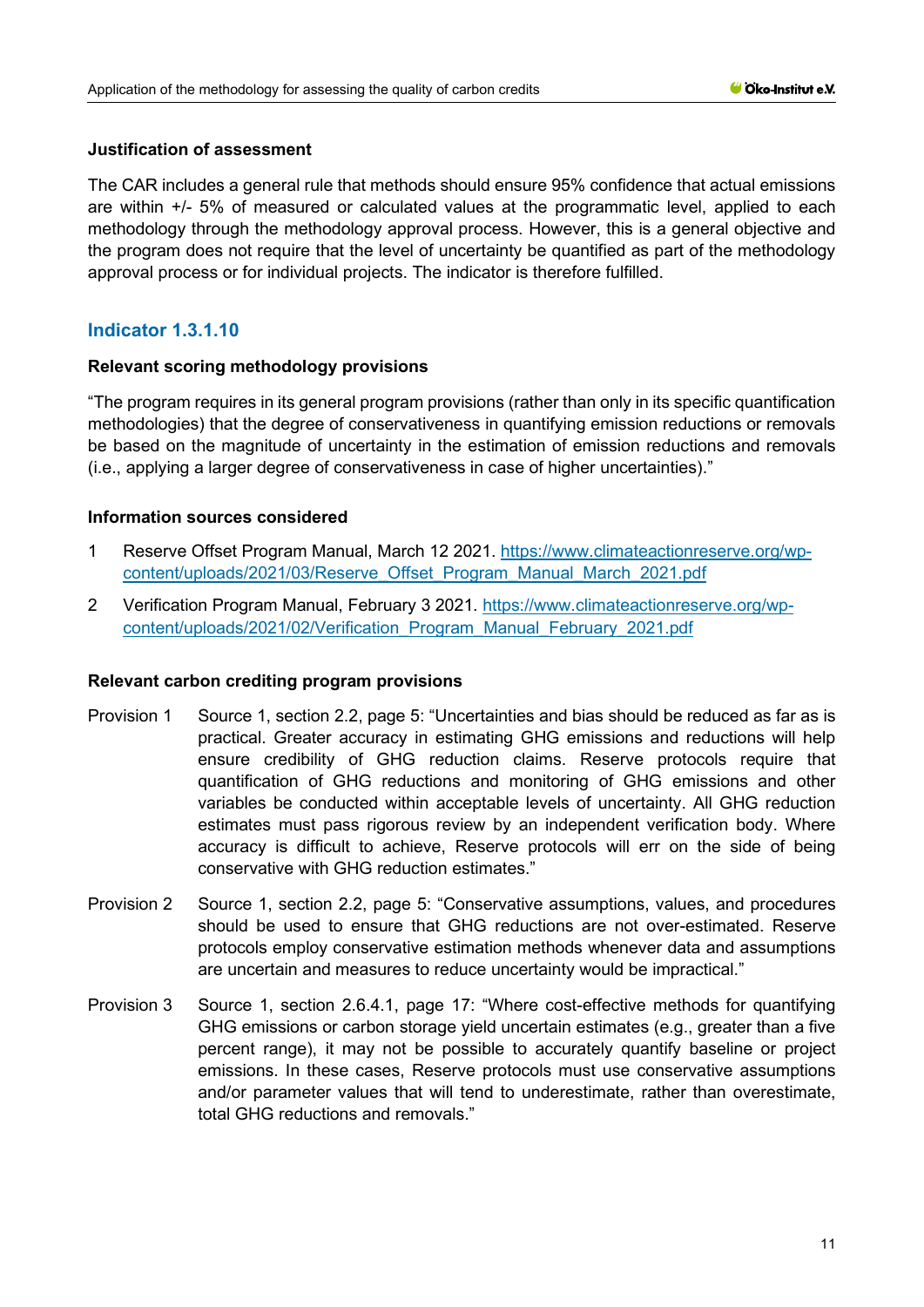- Provision 4 Source 2, section 2.3.1, page 7: "In an effort to maintain a balance of diligence, accuracy and conservativeness, the Reserve defines the quantitative materiality threshold for all projects as follows:
	- Projects registering ≤25,000 CRTs over a 12-month period shall achieve a >95% level of accuracy (<5% error) relative to the verification body's calculated emission reductions
	- Projects registering >25,000 CRTs but ≤100,000 CRTs over a 12-month period shall achieve a >97% level of accuracy (<3% error) relative to the verification body's calculated emission reductions
	- Projects registering > 100,000 CRTs over a 12-month period shall achieve a >99% level of accuracy (<1% error) relative to the verification body's calculated emission reductions"

## **Assessment outcome**

No (0 Points).

## **Justification of assessment**

Relevant provisions in the Reserve Offset Project Manual underscore the principles of conservativeness (Provisions 1 to 3) and the Verification Program Manual specifies different acceptable levels of accuracy for different project sizes (Provision 4). However, there is no provision which specifically requires that the degree of conservativeness should depend on the level of uncertainty. The indicator is therefore not fulfilled.

# **Indicator 1.3.1.11**

## **Relevant scoring methodology provisions**

"The program explicitly requires in its general program provisions (rather than only in its specific quantification methodologies) that existing government policies and legal requirements which lower GHG emissions (e.g., feed-in tariffs for renewable energy, minimum product efficiency standards, air quality requirements, or carbon taxes) must be included when determining the baseline emissions."

## **Information sources considered**

- 1 Reserve Offset Program Manual (March 12, 2021). [https://www.climateactionreserve.org/wp](https://www.climateactionreserve.org/wp-content/uploads/2021/03/Reserve_Offset_Program_Manual_March_2021.pdf)[content/uploads/2021/03/Reserve\\_Offset\\_Program\\_Manual\\_March\\_2021.pdf](https://www.climateactionreserve.org/wp-content/uploads/2021/03/Reserve_Offset_Program_Manual_March_2021.pdf)
- 2 Forest Project Protocol, Version 4.0 (June 28, 2017). [https://www.climateactionreserve.org/wp-content/uploads/2018/05/Forest-Project-Protocol-](https://www.climateactionreserve.org/wp-content/uploads/2018/05/Forest-Project-Protocol-V4.0-package-05142018.pdf)[V4.0-package-05142018.pdf](https://www.climateactionreserve.org/wp-content/uploads/2018/05/Forest-Project-Protocol-V4.0-package-05142018.pdf)
- 3 Landfill Project Protocol, Version 5.0 (April 2019). [https://www.climateactionreserve.org/wp](https://www.climateactionreserve.org/wp-content/uploads/2019/07/U.S._Landfill_Project_Protocol_V5.0.pdf)[content/uploads/2019/07/U.S.\\_Landfill\\_Project\\_Protocol\\_V5.0.pdf](https://www.climateactionreserve.org/wp-content/uploads/2019/07/U.S._Landfill_Project_Protocol_V5.0.pdf)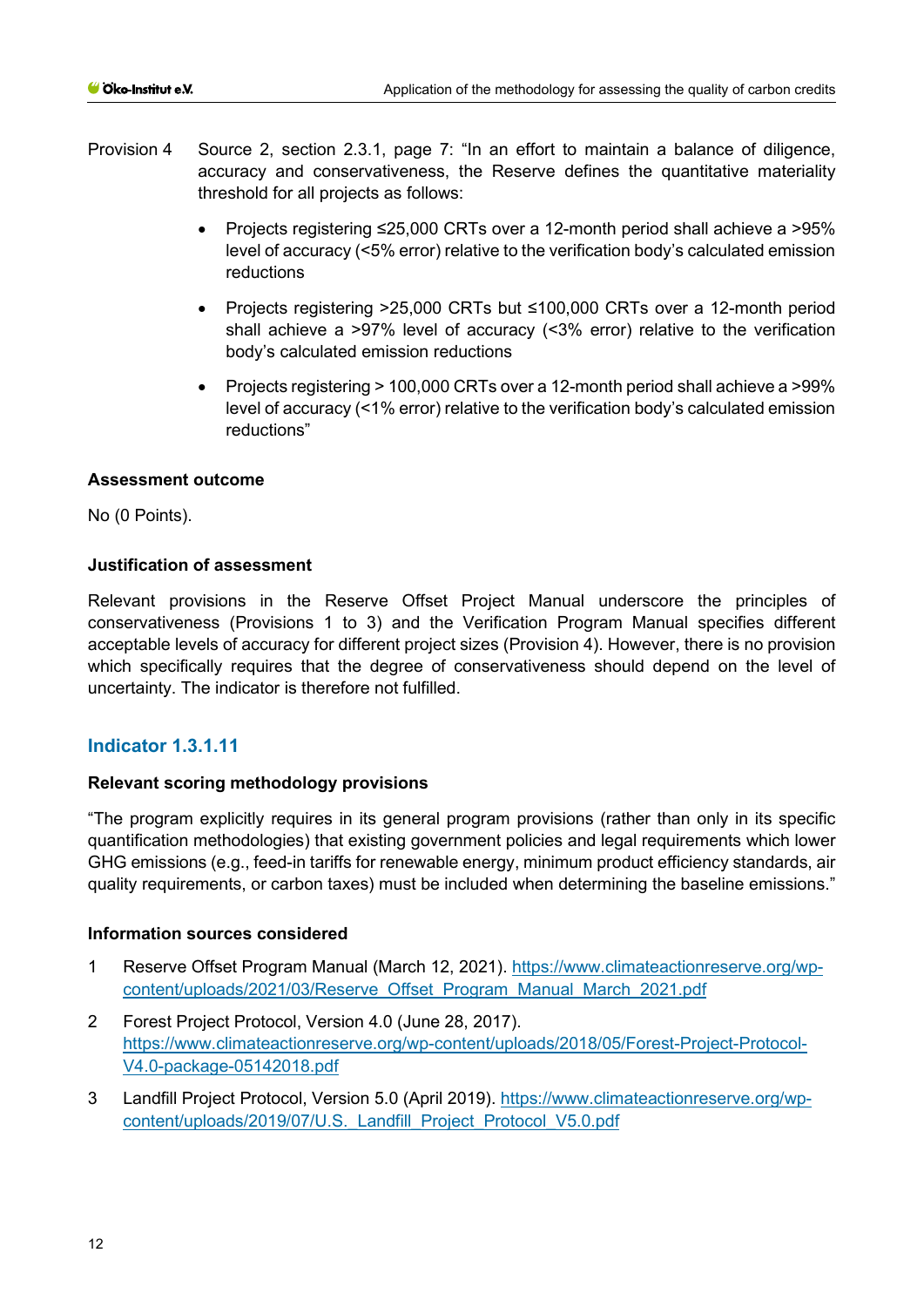## **Relevant carbon crediting program provisions**

- Provision 1 Source 1, section 2.6.2, page 17: "Standardized baselines are developed by considering broad trends (economic, technological, regulatory, and policy) in the industry or sector relevant to a project type and determining what future "business as usual" alternative activities are likely to be. To develop standardized baselines, the Reserve works with stakeholders to determine the most likely alternative technologies or practices."
- Provision 2 Source 1, section 2.4.1.1, page 8: "In Reserve protocols, the specific provisions of the legal requirement test may differ depending on the project type. During protocol development, the Reserve performs a review of existing and pending regulations to identify any specific regulatory requirements that would mandate the implementation of project activities covered by the protocol. If such requirements are identified, then project activities in relevant jurisdictions may be categorically excluded from eligibility."
- Provision 3 Source 2, section 6.1.1, page 47: "To estimate baseline carbon stocks for a Reforestation Project, the Project Operator must:
	- 1. Provide a qualitative characterization of the likely vegetative conditions and activities that would have occurred without the project, taking into consideration any laws, statutes, regulations, or other legal mandates that would encourage or require reforestation on the Project Area. The qualitative assessment shall include an assessment of the commercial value of trees within the Project Area over the next 30 years. The qualitative assessment must be used as the basis for modelling baseline carbon stocks (step 3)."
- Provision 4 Source 3, section 3.4.3, page 8: "All projects are subject to a legal requirement test to ensure that the GHG reductions achieved by a project would not otherwise have occurred due to federal, state, or local regulations, or other legally binding mandates. Projects pass the legal requirement test when there are no laws, statutes, regulations, court orders, environmental mitigation agreements, permitting conditions, or other legally binding mandates requiring the destruction of landfill gas methane at the project site. To satisfy the legal requirement test, project developers must submit a signed Attestation of Voluntary Implementation form prior to the commencement of verification activities each time the project is verified. In addition, the project's Monitoring Plan (Section 6) must include procedures that the project developer will follow to ascertain and demonstrate that the project at all times passes the legal requirement test.

As of the project start date, landfills collecting and destroying landfill gas to comply with regulations or other legal mandates – or that are required by regulation or legal mandate to install a landfill gas control system in the future – are not eligible to register new projects with the Reserve. Landfills collecting and destroying landfill gas to comply with regulations or other legal mandates are not eligible to register GHG reductions associated with the early installation of gas control systems during landfill expansion into new cells.

If an eligible project begins operation at a landfill that later becomes subject to a regulation, ordinance, or permitting condition that calls for the installation of a landfill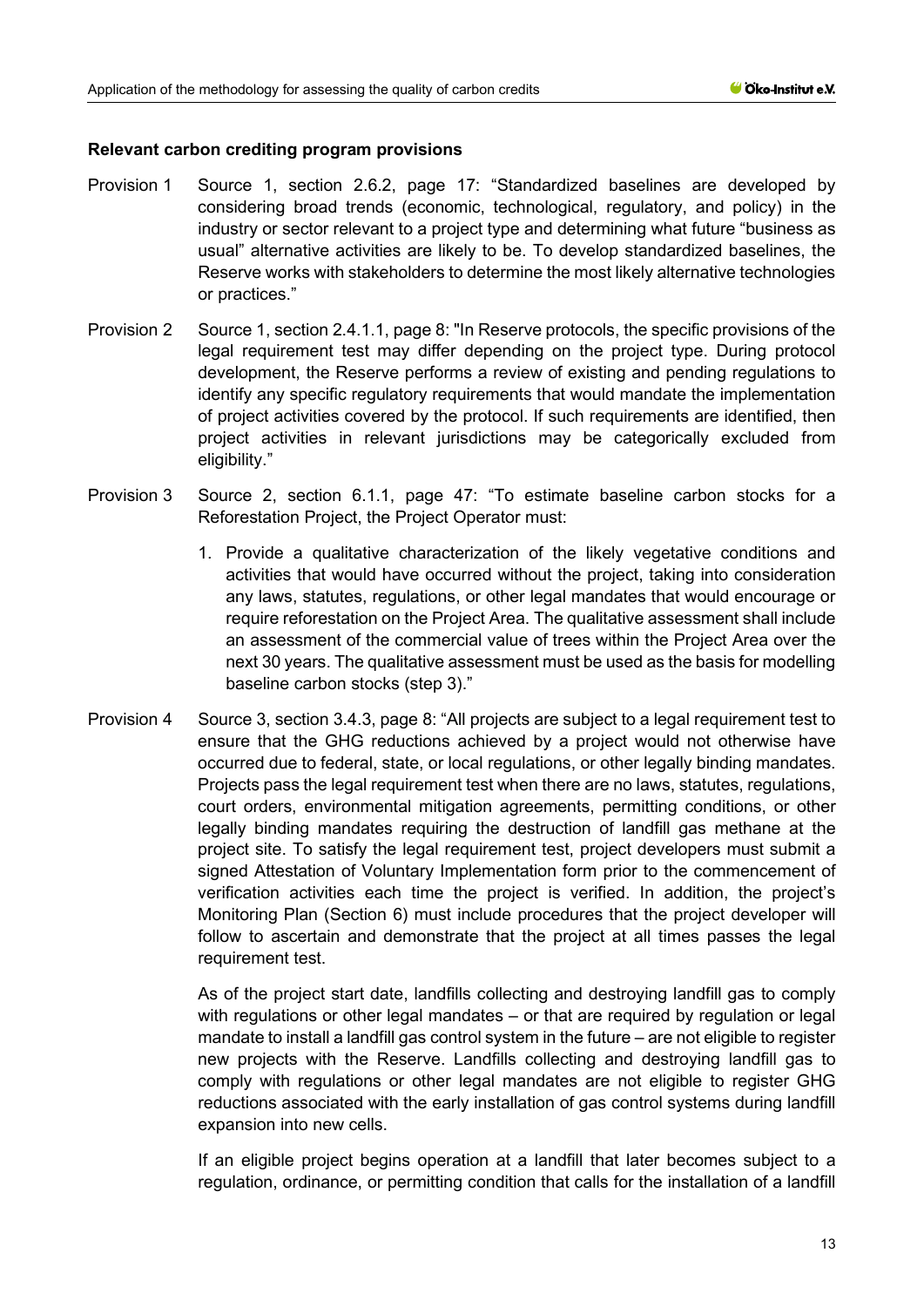gas control system, GHG reductions may be reported to the Reserve up until the date that the installation of a landfill gas control system is legally required to be operational. If the landfill's methane emissions are included under an emissions cap (e.g., under a state or federal cap-and-trade program), emission reductions may likewise be reported to the Reserve until the date that the emissions cap takes effect."

## **Assessment outcome**

Yes (2 Points)

## **Justification of assessment**

The provisions of the Reserve Offset Program Manual stipulate that baselines are developed by considering broad trends (economic, technological, regulatory, and policy) in the industry or sector relevant to a project type and determining what future "business as usual" alternative activities are likely to be (Provision 1). This seems to indicate that relevant regulations and policies should be included when determining baseline emissions. This is further confirmed as both, the Forest Protocol as well as the Landfill Protocol, contain specific provisions that directly or indirectly require consideration of existing government policies and legal requirements in determining the baseline emissions (Provision 3 and Provision 4).

## **Indicator 1.3.1.12**

## **Relevant scoring methodology provisions**

"The program explicitly requires in its general program provisions (rather than only in its specific quantification methodologies) that new government policies and legal requirements which lower GHG emissions (e.g., feed-in tariffs for renewable energy, minimum product efficiency standards, air quality requirements, or carbon taxes) must be included when determining the baseline emissions, once they enter into force. This means that baseline emissions may need to be adjusted during the crediting period, and not only when a regular review of the baseline emissions is required (e.g., at the renewable of the crediting period).

Note: This indicator does not apply to announcements that have not yet been operationalized within the country, such as mitigation targets communicated in Nationally Determined Contributions (NDCs) or Low Emission Development Strategies (LEDS), or other similarly broad national goalsetting policies. However, the implementing policies developed to accomplish objectives within NDCs or LEDS would need to be considered (if relevant to the project in question)."

#### **Information sources considered**

- 1 Reserve Offset Program Manual, March 12, 2021. [https://www.climateactionreserve.org/wp](https://www.climateactionreserve.org/wp-content/uploads/2021/03/Reserve_Offset_Program_Manual_March_2021.pdf)[content/uploads/2021/03/Reserve\\_Offset\\_Program\\_Manual\\_March\\_2021.pdf](https://www.climateactionreserve.org/wp-content/uploads/2021/03/Reserve_Offset_Program_Manual_March_2021.pdf)
- 2 Forest Project Protocol, Version 4.0 June 28 2017. [https://www.climateactionreserve.org/wp](https://www.climateactionreserve.org/wp-content/uploads/2018/05/Forest-Project-Protocol-V4.0-package-05142018.pdf)[content/uploads/2018/05/Forest-Project-Protocol-V4.0-package-05142018.pdf](https://www.climateactionreserve.org/wp-content/uploads/2018/05/Forest-Project-Protocol-V4.0-package-05142018.pdf)
- 3 Landfill Project Protocol Version 5.0, April 24, 2019. [https://www.climateactionreserve.org/wp](https://www.climateactionreserve.org/wp-content/uploads/2019/07/U.S._Landfill_Project_Protocol_V5.0.pdf)[content/uploads/2019/07/U.S.\\_Landfill\\_Project\\_Protocol\\_V5.0.pdf](https://www.climateactionreserve.org/wp-content/uploads/2019/07/U.S._Landfill_Project_Protocol_V5.0.pdf)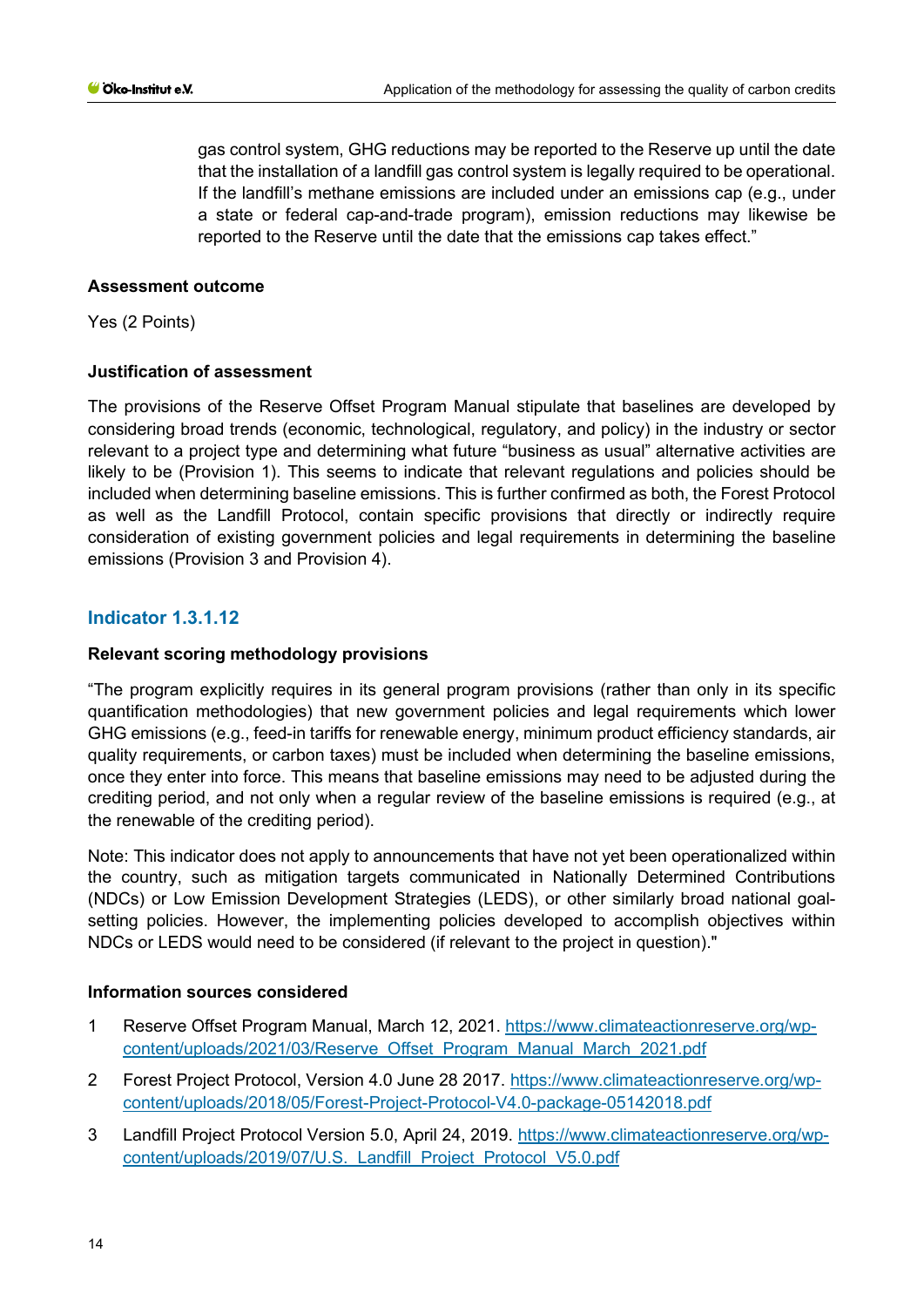## **Relevant carbon crediting program provisions**

Provision 1 Source 1, section 2.6.2, page 17: "Standardized baselines are developed by considering broad trends (economic, technological, regulatory, and policy) in the industry or sector relevant to a project type and determining what future "business as usual" alternative activities are likely to be. To develop standardized baselines, the Reserve works with stakeholders to determine the most likely alternative technologies or practices."

## **Assessment outcome**

No (0 Points).

## **Justification of assessment**

The CAR has no general provisions that directly require that *new* government policies and legal requirements which would lower GHG emissions in baseline emissions once enacted be applied to projects. Therefore, the indicator is not fulfilled.

## **Indicator 1.3.2.13**

## **Relevant scoring methodology provisions**

"The program has established procedures to invalidate and/or replace carbon credits under circumstances in which the emission reductions or removals are demonstrated to have been overestimated."

#### **Information sources considered**

1 Reserve Offset Program Manual, March 12, 2021. [https://www.climateactionreserve.org/wp](https://www.climateactionreserve.org/wp-content/uploads/2021/03/Reserve_Offset_Program_Manual_March_2021.pdf)[content/uploads/2021/03/Reserve\\_Offset\\_Program\\_Manual\\_March\\_2021.pdf](https://www.climateactionreserve.org/wp-content/uploads/2021/03/Reserve_Offset_Program_Manual_March_2021.pdf)

#### **Relevant carbon crediting program provisions**

Provision 1 Source 1, section 3.6.2, page 37: "In the event that the Reserve determines that GHG reductions or removals for a project were incorrectly quantified or reported, such that the number of CRTs issued to the project account holder was in excess of the correct number according to the requirements of the applicable protocol, it is primarily the project account holder's responsibility to compensate for the overissuance of CRTs.

> The Reserve will notify the project account holder of the over-issuance, including the basis for its determination, and the number of CRTs to be surrendered for cancellation or authorized to be withheld from issuance as further described below. The Reserve shall determine, at its sole discretion, which option or combination of options a project account holder may use; this will be determined on a case-by-case basis and detailed in the over-issuance notification.

Within 30 days, the project account holder must:

1. Surrender CRTs for cancellation; and/or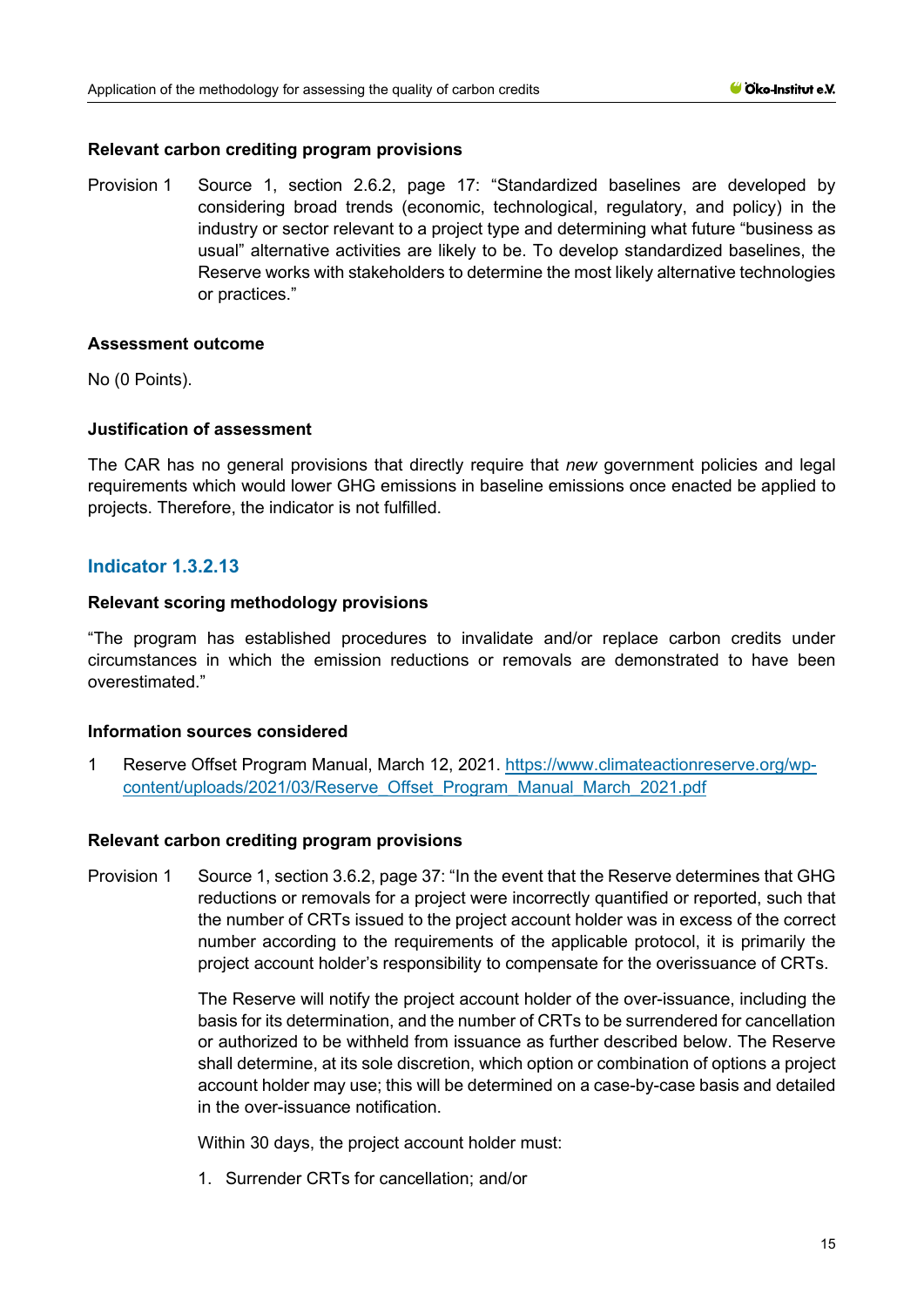2. Provide written authorization to the Reserve to withhold CRTs from future issuances to the project.

If the project account holder fails to satisfy its obligations within 30 days, the Reserve may:

- 1. Cancel CRTs held by the project account holder;
- 2. Withhold from issuance CRTs otherwise issuable to the project account holder; and/or
- 3. Purchase CRTs from third parties at the project account holder's expense and cancel them.

The project account holder may dispute the over-issuance determination using the dispute resolution provisions set forth in Section 11(c) of the Climate Action Reserve Terms of Use."

## **Assessment outcome**

Yes (1 Point).

## **Justification of assessment**

The above documentation specifies that the indicator is fulfilled.

# **Indicator 1.3.1.14**

## **Relevant scoring methodology provisions**

"The maximum length of the sum of crediting periods is:

a. up to 40 years for afforestation/reforestation projects and up to 10 years for all other project types

OR

b. up to 60 years for afforestation/reforestation projects and up to 15 years for all other project types

OR

c. up to 80 years for afforestation/reforestation projects and up to 20 years for all other project types

OR

d. more than 80 years for afforestation/reforestation projects and more than 20 years for all other project types."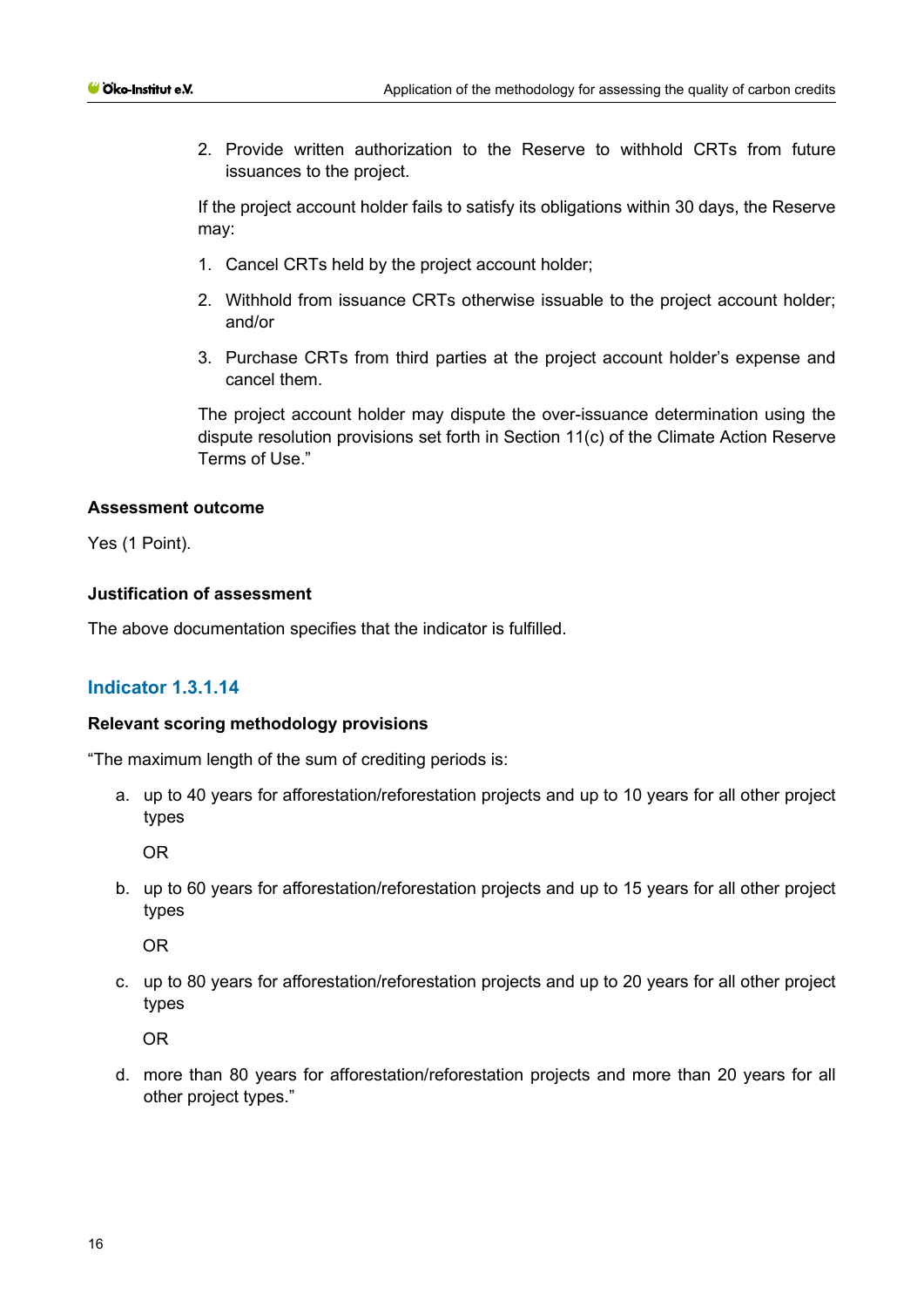## **Information sources considered**

- 1 Reserve Offset Program Manual, March 12 2021. [https://www.climateactionreserve.org/wp](https://www.climateactionreserve.org/wp-content/uploads/2021/03/Reserve_Offset_Program_Manual_March_2021.pdf)[content/uploads/2021/03/Reserve\\_Offset\\_Program\\_Manual\\_March\\_2021.pdf](https://www.climateactionreserve.org/wp-content/uploads/2021/03/Reserve_Offset_Program_Manual_March_2021.pdf)
- 2 Landfill Project Protocol, Version 5.0, April 24 2019. [https://www.climateactionreserve.org/wp](https://www.climateactionreserve.org/wp-content/uploads/2019/07/U.S._Landfill_Project_Protocol_V5.0.pdf)content/uploads/2019/07/U.S. Landfill Project Protocol V5.0.pdf
- 3 Forest Project Protocol, Version 4.0 (June 28, 2017). [https://www.climateactionreserve.org/wp-content/uploads/2018/05/Forest-Project-Protocol-](https://www.climateactionreserve.org/wp-content/uploads/2018/05/Forest-Project-Protocol-V4.0-package-05142018.pdf)[V4.0-package-05142018.pdf](https://www.climateactionreserve.org/wp-content/uploads/2018/05/Forest-Project-Protocol-V4.0-package-05142018.pdf)

## **Relevant carbon crediting program provisions**

Provision 1 Source 1, section 2.4.4, page 11: "The project "crediting period" defines the period of time over which a project's GHG reductions are eligible to be verified as CRTs. In general, the start of a project's crediting period will correspond to its start date.

> The length of a project's crediting period is defined in each protocol. For most nonsequestration projects registered with the Reserve, there is a 10-year crediting period that may be renewed one time for a maximum of two 10-year crediting periods. For sequestration projects, the crediting period may be up to 100 years. Refer to each protocol for specific details on allowable crediting periods. A non-forest project may end its crediting period at any time prior to the limit specified in the protocol, but must abide by any monitoring requirements necessary to ensure permanence, if applicable."

Provision 2 Source 2, section 3.3, page 5-6: "The Reserve will issue CRTs for GHG reductions quantified and verified using this protocol for an initial crediting period of ten years following the project start date. […]

> Projects will be eligible to apply for a second crediting period, provided the project meets the eligibility requirements of the most current version of the protocol at the time of such application. If a project developer wishes to apply for eligibility under a second, 10-year crediting period, they must do so no sooner than six months before the end date of the initial crediting period."

- Provision 3 Source 3, section 3.4, page 12: "The baseline for any Forest Project registered with the Reserve under this version of the Forest Project Protocol is assumed to be valid for 100 years. This means that a registered Forest Project will be eligible to receive CRTs for GHG reductions and/or removals quantified using this protocol, and verified by Reserve-approved verification bodies, for a period of 100 years following the project's start date."
- Provision 4 Source 3, section 2.1, page 3: The Reserve will register the following types of Forest Project activities.

2.1.1 Reforestation A Reforestation Project involves restoring tree cover on land that is not at optimal stocking levels and has minimal short-term (30 years) commercial opportunities. A Reforestation Project is only eligible if: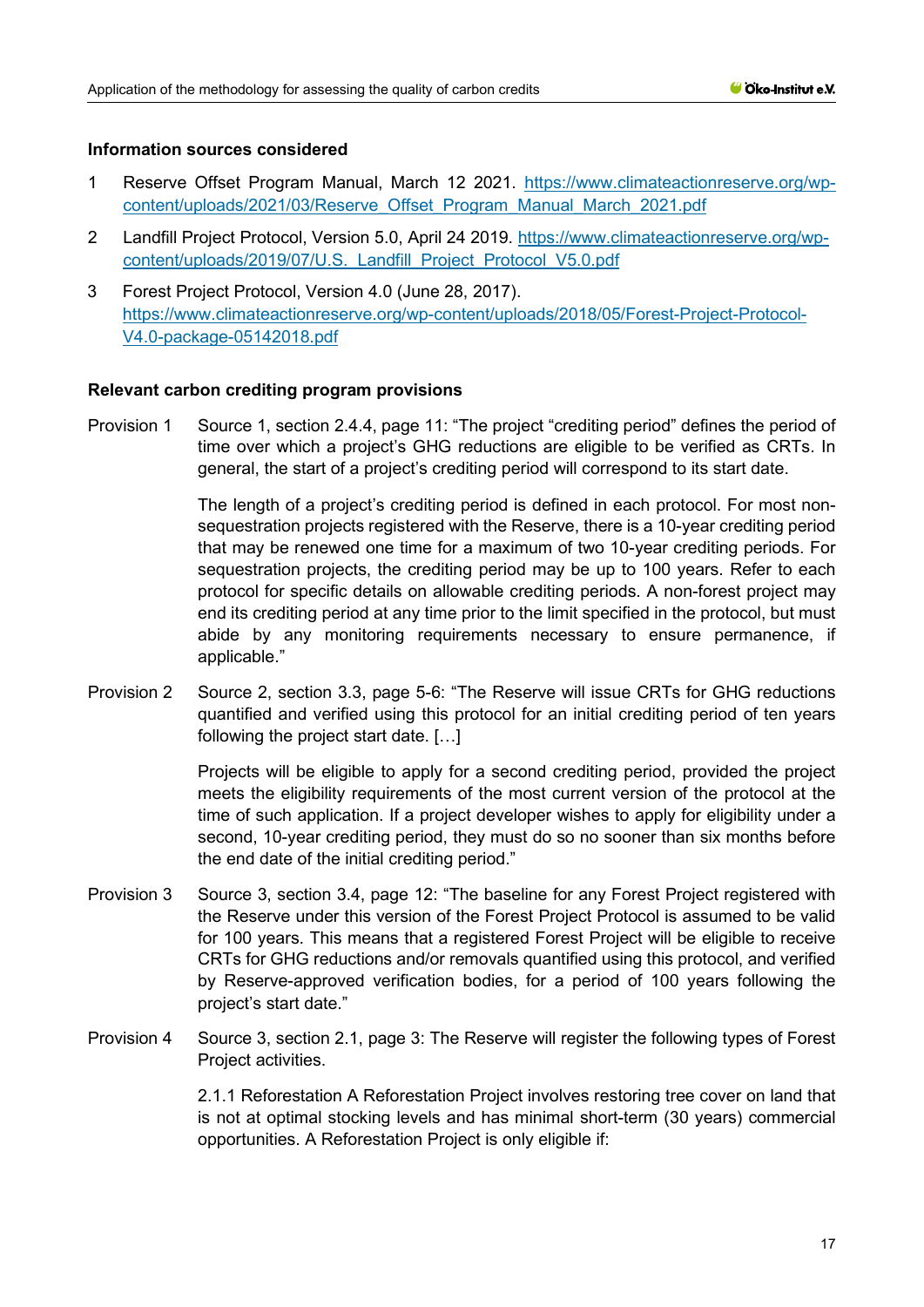1. The project involves tree planting or removal of impediments to natural reforestation, on land that:

a. Has had ten percent or less tree canopy cover for a minimum of ten years; or

b. Has been subject to a Significant Disturbance that has removed at least 20 percent of the Project Area's live biomass in trees.

2. No rotational harvesting of reforested trees or any harvesting of pre-existing carbon in live trees occurs during the first 30 years after the project start date unless such harvesting is needed to prevent or reduce an imminent threat of disease. Such harvesting may only occur if the Project Operator provides the Reserve with a written statement from the government agency in charge of forestry regulation in the state where the project is located stipulating that the harvesting is necessary to prevent or mitigate disease.

3. The tree planting, or removal of impediments to natural reforestation, does not follow a commercial harvest of healthy live trees that has occurred in the Project Area within the past ten years, or since the occurrence of a Significant Disturbance, whichever period is shorter.

4. The project does not employ broadcast fertilization.

5. The project does not take place on land that was part of a previously registered Forest Project, unless the previous Forest Project was terminated due to an Unavoidable Reversal (see Section 7).

A Reforestation Project may involve subsequent tree harvesting and other silvicultural activities.

Reforestation Projects may be eligible on both private and public lands. "

Provision 5 Source 3, section 3.4, page 11: "The baseline for any Forest Project registered with the Reserve under this version of the Forest Project Protocol is assumed to be valid for 100 years. This means that a registered Forest Project will be eligible to receive CRTs for GHG reductions and/or removals quantified using this protocol, and verified by Reserve-approved verification bodies, for a period of 100 years following the project's start date."

#### **Assessment outcome**

Landfill gas utilization projects: The third condition applies (1 point).

Establishment of natural forest: The fourth condition applies (0 Points).

#### **Justification of assessment**

The maximum length of the sum of crediting periods for projects in sectors other than afforestation/reforestation is usually 20 years (Provision 1). The Landfill Project Protocol specifies a maximum length of 20 years (Provision 2) which corresponds to 1 point. The Forest Protocol specifies a maximum length of 100 years (Provision 5) which corresponds to 0 points.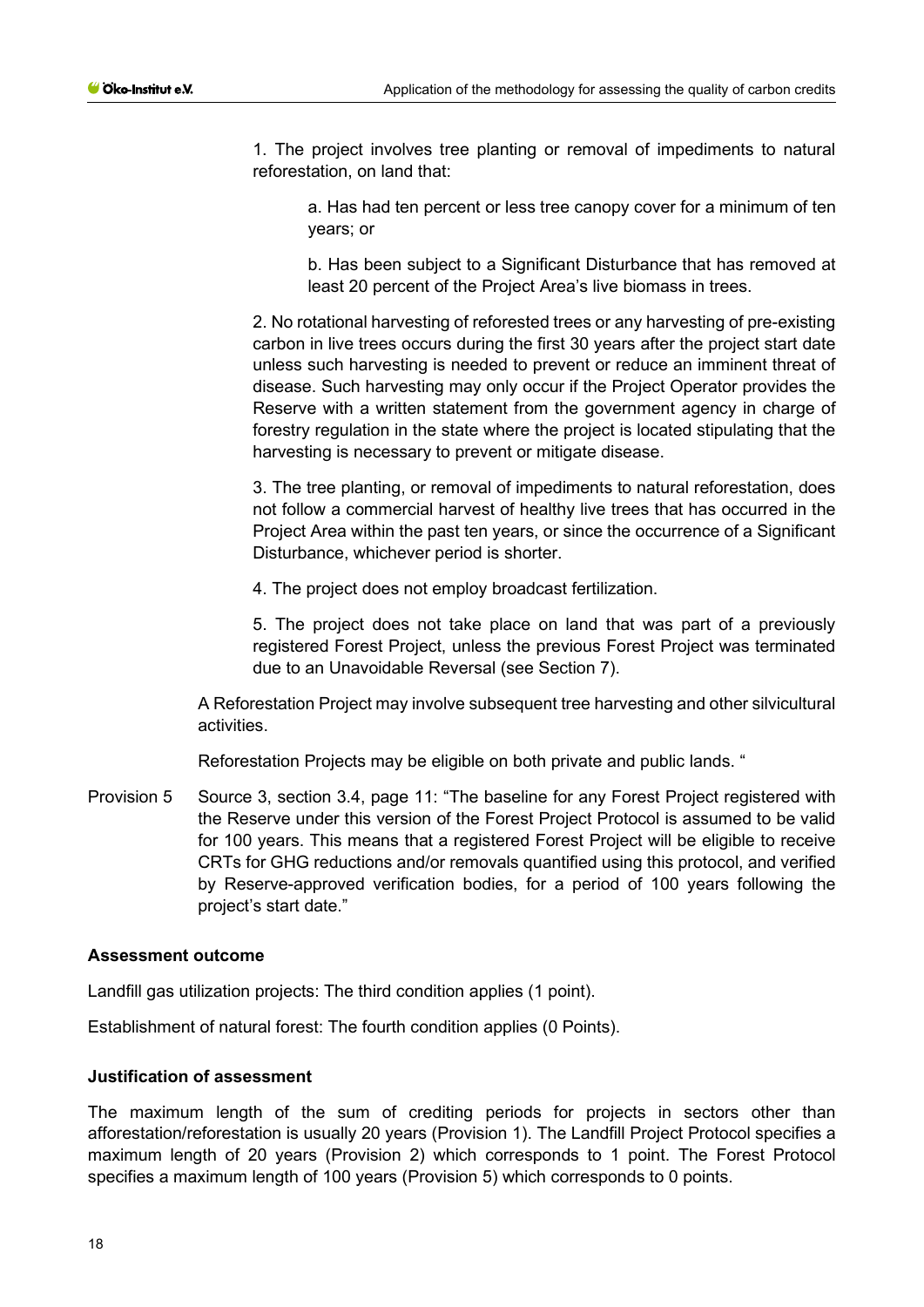# **Indicator 1.3.1.15**

## **Relevant scoring methodology provisions**

"The program provides guidance on the renewal of the crediting period, which must include a reassessment of the baseline scenario."

## **Information sources considered**

- 1 Reserve Offset Program Manual, March 12, 2021. [https://www.climateactionreserve.org/wp](https://www.climateactionreserve.org/wp-content/uploads/2021/03/Reserve_Offset_Program_Manual_March_2021.pdf)[content/uploads/2021/03/Reserve\\_Offset\\_Program\\_Manual\\_March\\_2021.pdf](https://www.climateactionreserve.org/wp-content/uploads/2021/03/Reserve_Offset_Program_Manual_March_2021.pdf)
- 2 Landfill Project Protocol Version 5.0, April 24, 2019. [https://www.climateactionreserve.org/wp](https://www.climateactionreserve.org/wp-content/uploads/2019/07/U.S._Landfill_Project_Protocol_V5.0.pdf)[content/uploads/2019/07/U.S.\\_Landfill\\_Project\\_Protocol\\_V5.0.pdf](https://www.climateactionreserve.org/wp-content/uploads/2019/07/U.S._Landfill_Project_Protocol_V5.0.pdf)

## **Relevant carbon crediting program provisions**

Provision 1 Source 1, section 2.4.4, page 11: "If a project wishes to apply for eligibility under a renewed crediting period, it must do so by resubmitting project submittal forms no sooner than six months before the end of the project's ongoing crediting period and paying the project submittal fee. The project must meet all of the eligibility requirements of the most current version of the applicable protocol at the time of resubmittal to be eligible for a renewed crediting period.

> Note that projects registered under early protocol versions that do not have provisions for a second crediting period can apply for one under the most current version of the protocol, if the most current version allows for a second crediting period.

> Notwithstanding any pre-defined crediting period, projects that become required by law will not be eligible to receive CRTs for the reductions they generate, unless otherwise specified in the protocol. Thus, in most cases, if a project becomes subject to a regulation, ordinance or permitting condition that effectively requires its implementation, the project can no longer be considered additional and its crediting period will be terminated. The crediting period will likewise be terminated if the emission sources affected by a project are included under an emissions cap (e.g., under a state or federal cap-and-trade program) or GHG emissions from the project/project site are directly regulated by a local, state or federal agency. As specified in each protocol, emission reductions may be reported to the Reserve until the date that a regulation or emissions cap takes effect.

> Details on the allowable crediting period as well as crediting period renewals for each type of project recognized by the Reserve are contained in each protocol."

Provision 2 Source 2, section 3.4.1, page 6: "If a project upgrades to a newer version of the protocol for a subsequent verification, it must meet the performance standard test requirements of that version of the protocol, applied as of the original project start date. If a project is submitted for a second crediting period, it is subject to the performance standard test in the most current version of the protocol at that time, applied as of the original project start date."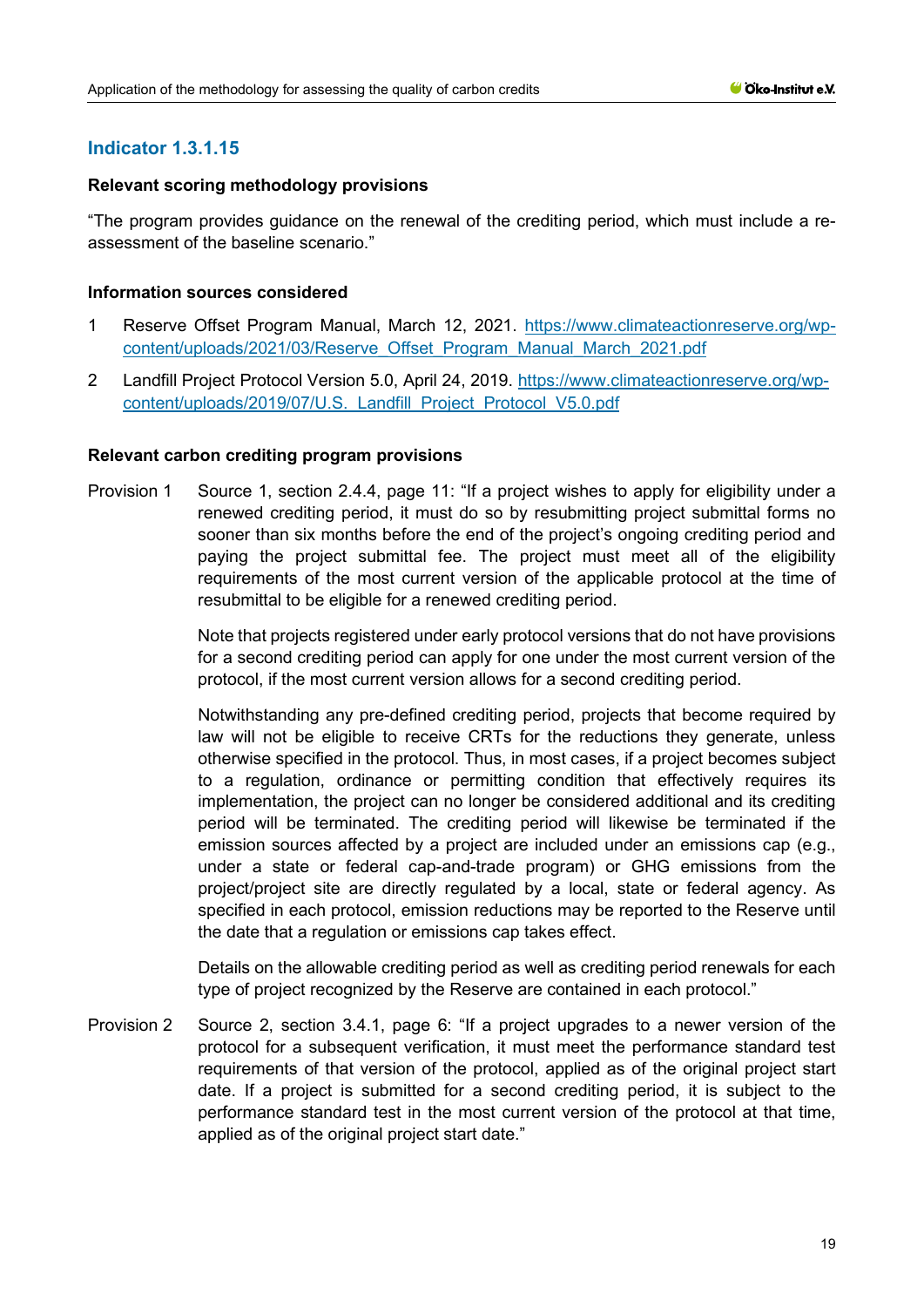## **Assessment outcome**

Yes (1 Point).

## **Justification of assessment**

CAR applies standardized baselines in all of its methodologies and requires that for a project to renew its crediting period, it must meet the eligibility requirements (Provision 1) and the performance standard test (Provision 2) of the most current methodology. The eligibility requirements and performance standard test determine whether a project may appropriately apply the standardized baseline and therefore be eligible to, in this case, begin a second crediting period. This requirement to re-evaluate eligibility to apply the methodology effectively re-evaluates the applicability of the standardized baseline to the project. The indicator is therefore fulfilled.

# **Indicator 1.3.1.16**

## **Relevant scoring methodology provisions**

"In the case of project types where the baseline scenario is the continuation of the current situation (i.e. not undertaking any investment), the program requires the re-assessment of additionality at the renewal of the crediting period." (See methodology for further explanation)

## **Information sources considered**

- 1 Reserve Offset Program Manual, March 12, 2021. [https://www.climateactionreserve.org/wp](https://www.climateactionreserve.org/wp-content/uploads/2021/03/Reserve_Offset_Program_Manual_March_2021.pdf)[content/uploads/2021/03/Reserve\\_Offset\\_Program\\_Manual\\_March\\_2021.pdf](https://www.climateactionreserve.org/wp-content/uploads/2021/03/Reserve_Offset_Program_Manual_March_2021.pdf)
- 2 Landfill Project Protocol Version 5.0, April 24, 2019. [https://www.climateactionreserve.org/wp](https://www.climateactionreserve.org/wp-content/uploads/2019/07/U.S._Landfill_Project_Protocol_V5.0.pdf)[content/uploads/2019/07/U.S.\\_Landfill\\_Project\\_Protocol\\_V5.0.pdf](https://www.climateactionreserve.org/wp-content/uploads/2019/07/U.S._Landfill_Project_Protocol_V5.0.pdf)
- 3 Forest Project Protocol, Version 4.0, June 28, 2017. Available: [https://www.climateactionreserve.org/wp-content/uploads/2018/05/Forest-Project-Protocol-](https://www.climateactionreserve.org/wp-content/uploads/2018/05/Forest-Project-Protocol-V4.0-package-05142018.pdf)[V4.0-package-05142018.pdf](https://www.climateactionreserve.org/wp-content/uploads/2018/05/Forest-Project-Protocol-V4.0-package-05142018.pdf)

## **Relevant carbon crediting program provisions**

Provision 1 Source 1, section 2.4.4, page 11: "If a project wishes to apply for eligibility under a renewed crediting period, it must do so by resubmitting project submittal forms no sooner than six months before the end of the project's ongoing crediting period and paying the project submittal fee. The project must meet all of the eligibility requirements of the most current version of the applicable protocol at the time of resubmittal to be eligible for a renewed crediting period.

> Note that projects registered under early protocol versions that do not have provisions for a second crediting period can apply for one under the most current version of the protocol, if the most current version allows for a second crediting period.

> Notwithstanding any pre-defined crediting period, projects that become required by law will not be eligible to receive CRTs for the reductions they generate, unless otherwise specified in the protocol. Thus, in most cases, if a project becomes subject